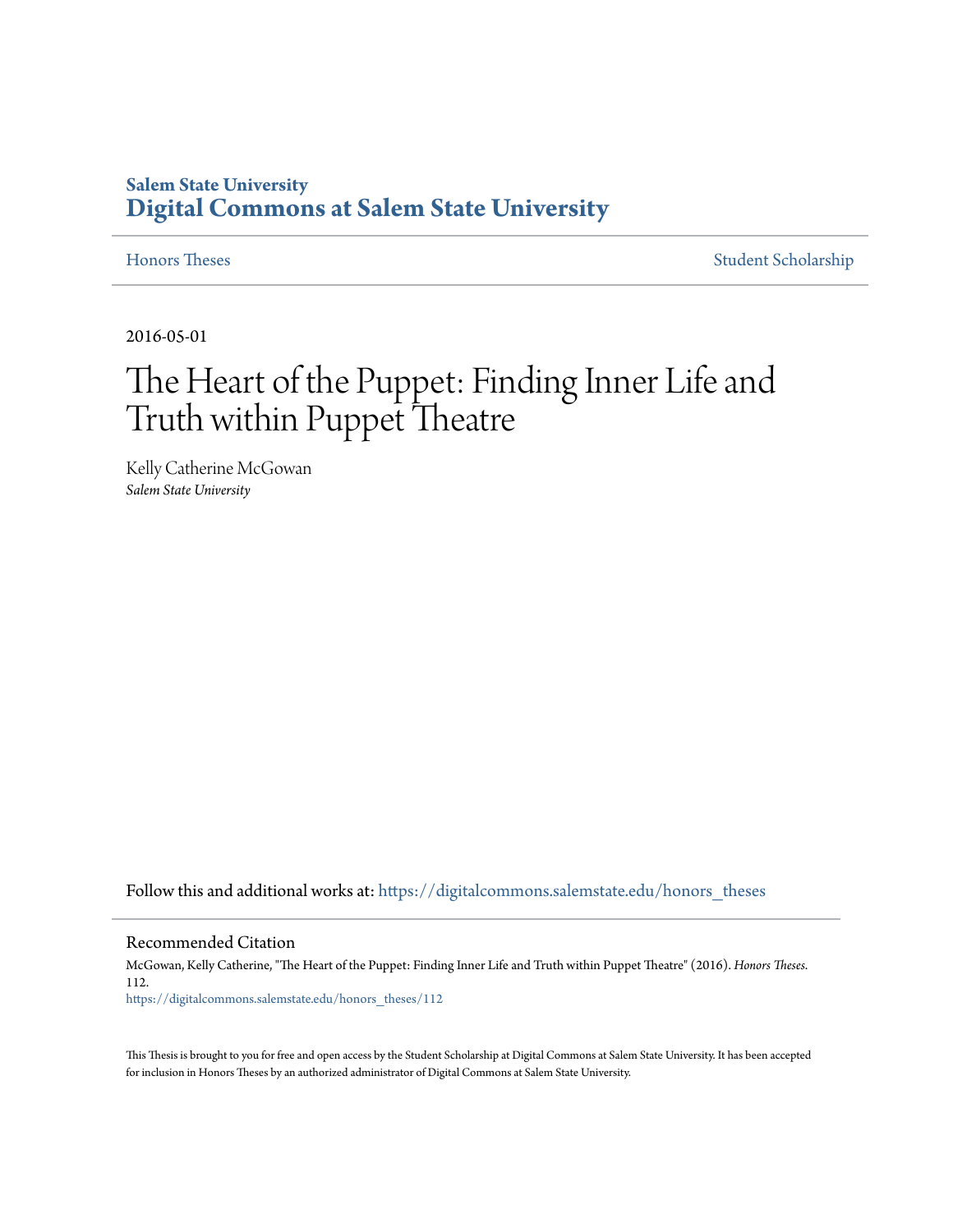# **THE HEART OF THE PUPPET: FINDING INNER LIFE AND TRUTH THROUGH PUPPET THEATRE**

**Honors Thesis**

**Presented in Partial Fulfillment of the Requirements For the Degree of Bachelor of Arts in Theatre**

In the College of Arts and Sciences at Salem State University

By

Kelly McGowan

Peter Sampieri Faculty Advisor Department of Theatre and Speech Communication

\*\*\*

Commonwealth Honors Program Salem State University 2016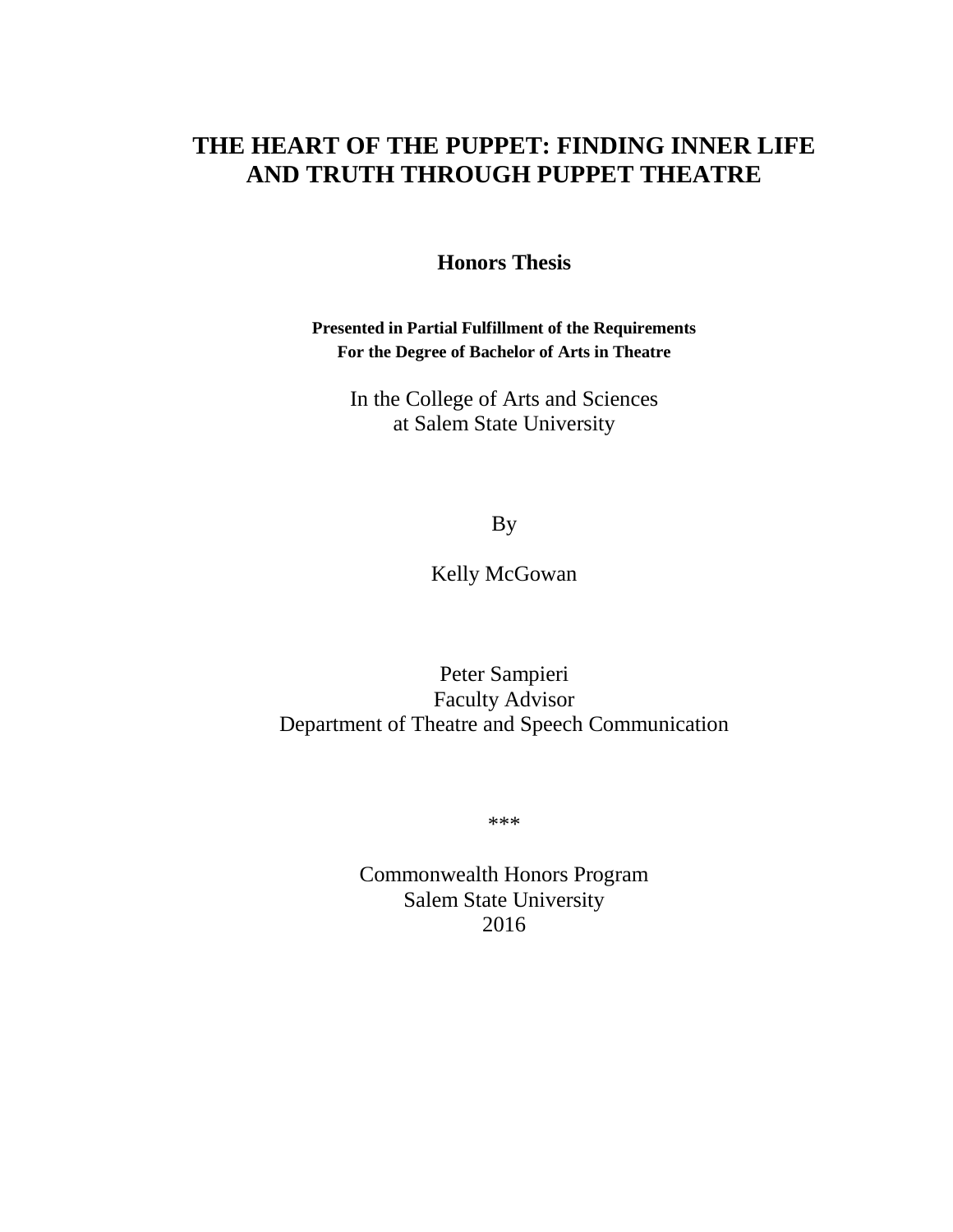#### Abstract

This project is an exploration of my personal journey with puppet theatre and my own philosophies surrounding it. The medium through which I explore these ideas is the final production of a fully realized scene from the play Ubu and the Truth Commission by Jane Taylor. This process is primarily documented through a director's prompt book which includes information on play selection, puppet designs, puppet construction photos, dramaturgical research, script analysis, process logs, blocking notes, and inspirational images needed to conduct the scene. Once I reflected on this process and compiled all of my materials, I decided to share it with others outside of the theatre department at the Undergraduate Research Symposium at Salem State University. This thesis is important to me because it has allowed me to explore my own artistic range as a director and a designer. This thesis is important to my discipline and my community because it exposes people to the art form of puppet theatre which they may not have come across in such a way otherwise.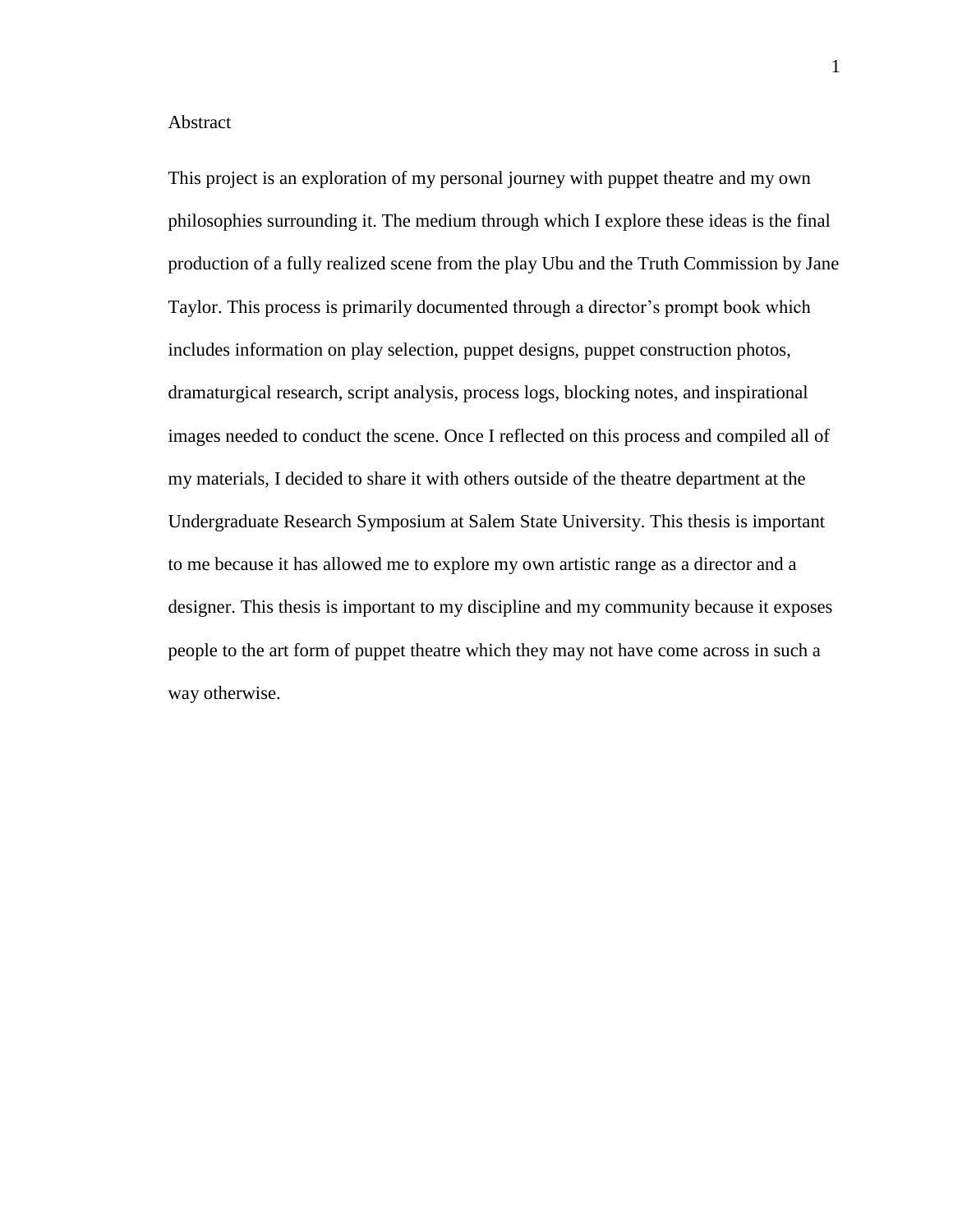# Table of Contents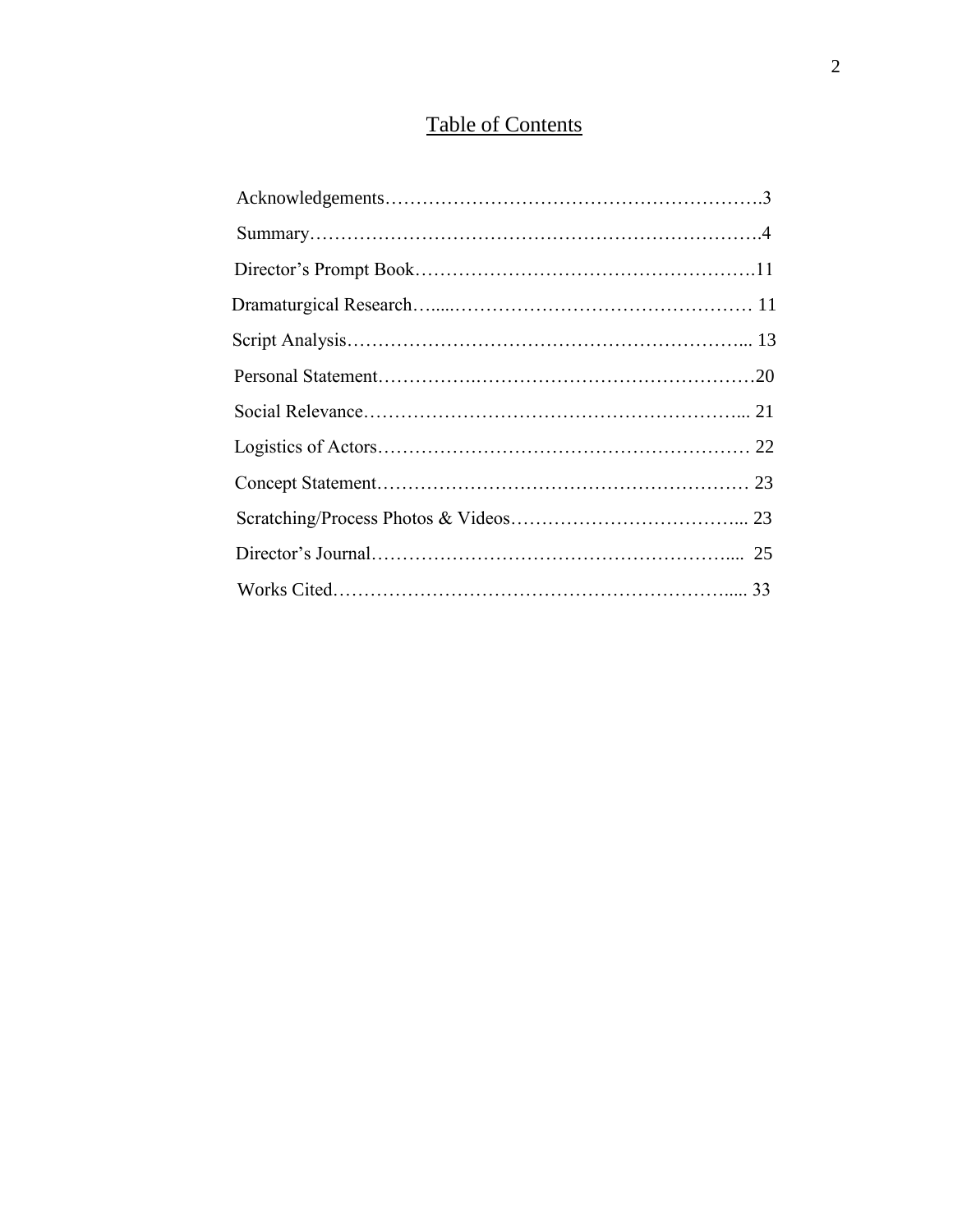#### Acknowledgements

I would like to thank my advisor Peter Sampieri for all of his help and support throughout this process and, for instilling in me my love of puppetry. Thank you to my parents, John and Yvonne McGowan, for always supporting my creative endeavors and for helping me purchase my materials. Thank you to my grandparents, Jim and Claudia Kelly, for allowing me to use your woodworking machines. Thank you to Colin Colford for taking me to Bread and Puppet Theater. Thank you to my roommates, Brittney Bythrow and Morgan Flynn, for putting up with me turning our apartment into a workshop for two months. Thank you to my actors/puppeteers Ayako Tanigaito, Caitlyn Jones, Tristan Burke, Zachary Hall, and Zachary Reardon for all of your time and energy spent on this project. Lastly, thank you to the original cast of *Kafka in Tel Aviv*, for everything.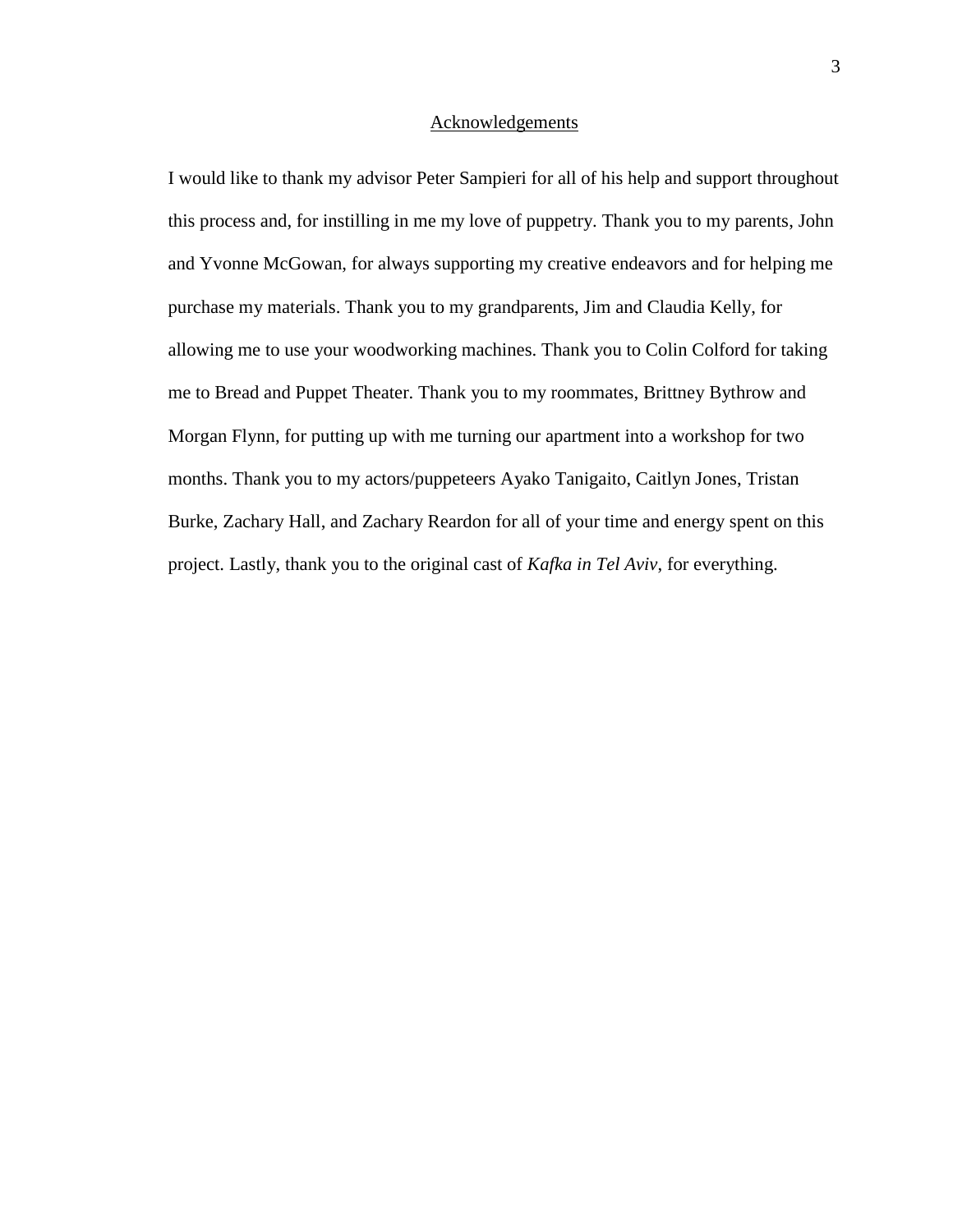#### Summary

I first encountered puppet theatre in the summer of 2013. I arrived at the first rehearsal for a show I had been cast in at Salem State University. I knew very little about the show itself other than it was about the writer Franz Kafka and that it would involve puppets. Our playwright/director Peter Sampieri would later go on to title the show *Kafka in Tel Aviv.* It was during this show's process that I fell absolutely in love with puppet theatre. Peter taught us so much about puppetry technique in that first week. We all lovingly referred to it as "puppet boot camp".

Throughout this week I learned so much about puppet manipulation and, also about myself and those around me. We began with the one of the most important elements of puppeteering; breath. Before we were even given puppets we were each asked to select any random object in the room and "make it breathe". Through this activity we discovered what would become our cast's catchphrase: "everything breathes". We found that by adding breath into an object, we could make anything into a puppet. This is because we associate breath with life. If something appears to be breathing then we can believe it is alive.

"If the audience doesn't see the puppet breathing, isn't aware that there is breath in the figure, they hold their breath for the puppet. After a while you get tired of doing that so the image of the figure dissolves to a degree. So, the breath as a method of keeping the puppet alive is very important" (Kohler, "Breathing Puppets").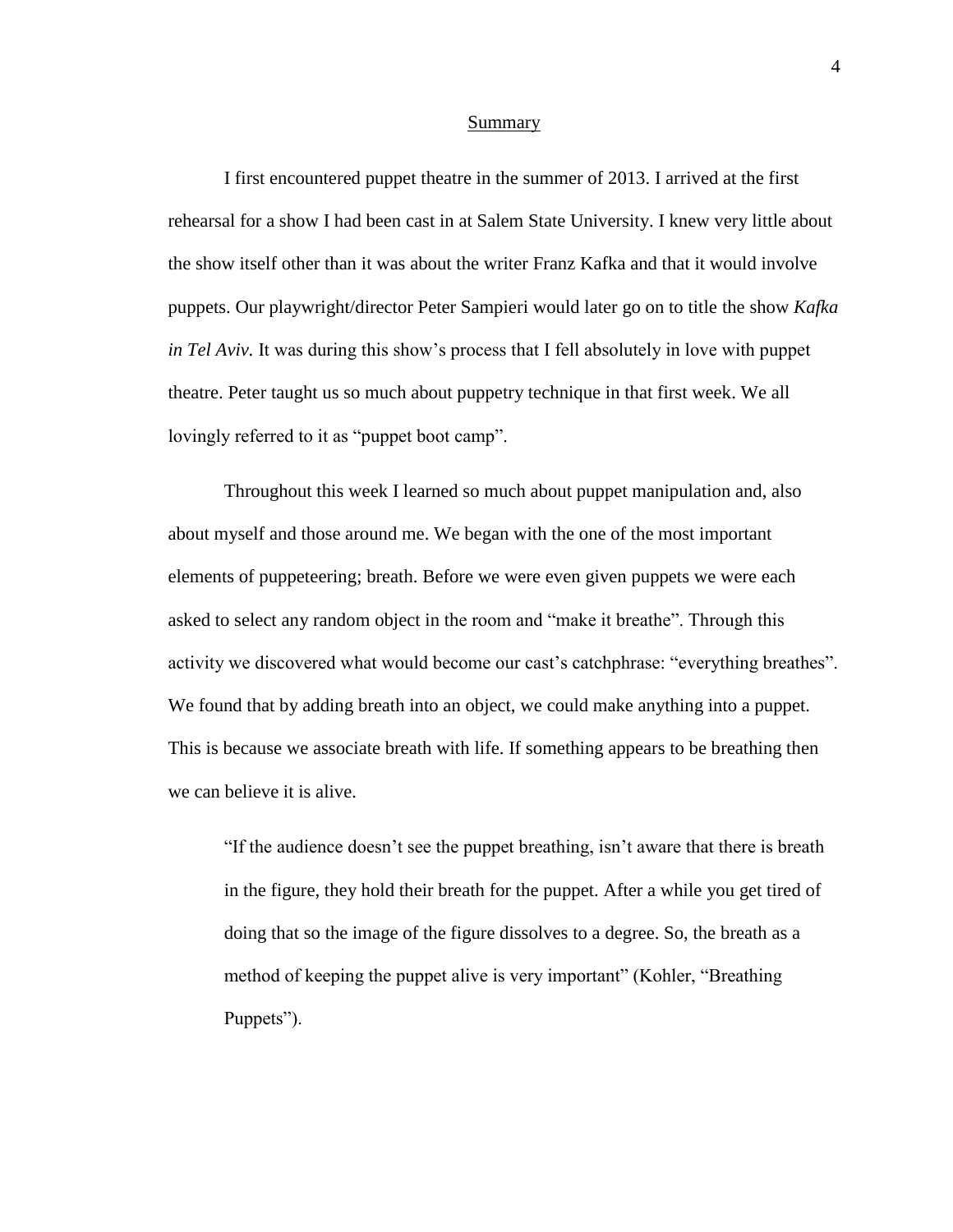Breath was an essential part of our puppeteer training. We did endless hours of tai chi and yoga to prepare ourselves. These activities allowed us to gain control over our own breathing so that we may then be able to control the puppet's breathing.

Once our ensemble of puppeteers had been rehearsing for longer and longer we grew more comfortable with the art form and with each other. One thing I will always remember about *Kafka in Tel Aviv* is how close our cast was. This may have been a result of the actual physical closeness that was required of us in order to operate each puppet. Three people controlling a two-foot puppet doesn't allow a lot of room for personal space



*Production Photo of me (center) in Kafka in Tel Aviv, fall 2013 Photo Credit: Christopher Morris Puppet Design: Jane Hillier-Walkowiak*

so, naturally our cast bond was extremely strong one. The act of puppeteering also cultivated a strong sense of teamwork amongst us. When operating puppets in unison listening is key. Each puppeteer must listen to one another and no one is more important than the other. Each puppeteer is an essential part of creating the life of the puppet. This was reflected in how our cast treated each other throughout the process.

What was most memorable about my time spent on *Kafka in Tel Aviv* was when I was actually puppeteering. The idea that if we didn't live and breathe then the puppet didn't live and breathe was such a profound and special concept for me. I felt as though I was part of a temporary creation of life. A life that ceased to exist without my fellow puppeteers and me. It was both magical and spiritual. I say spiritual because it felt as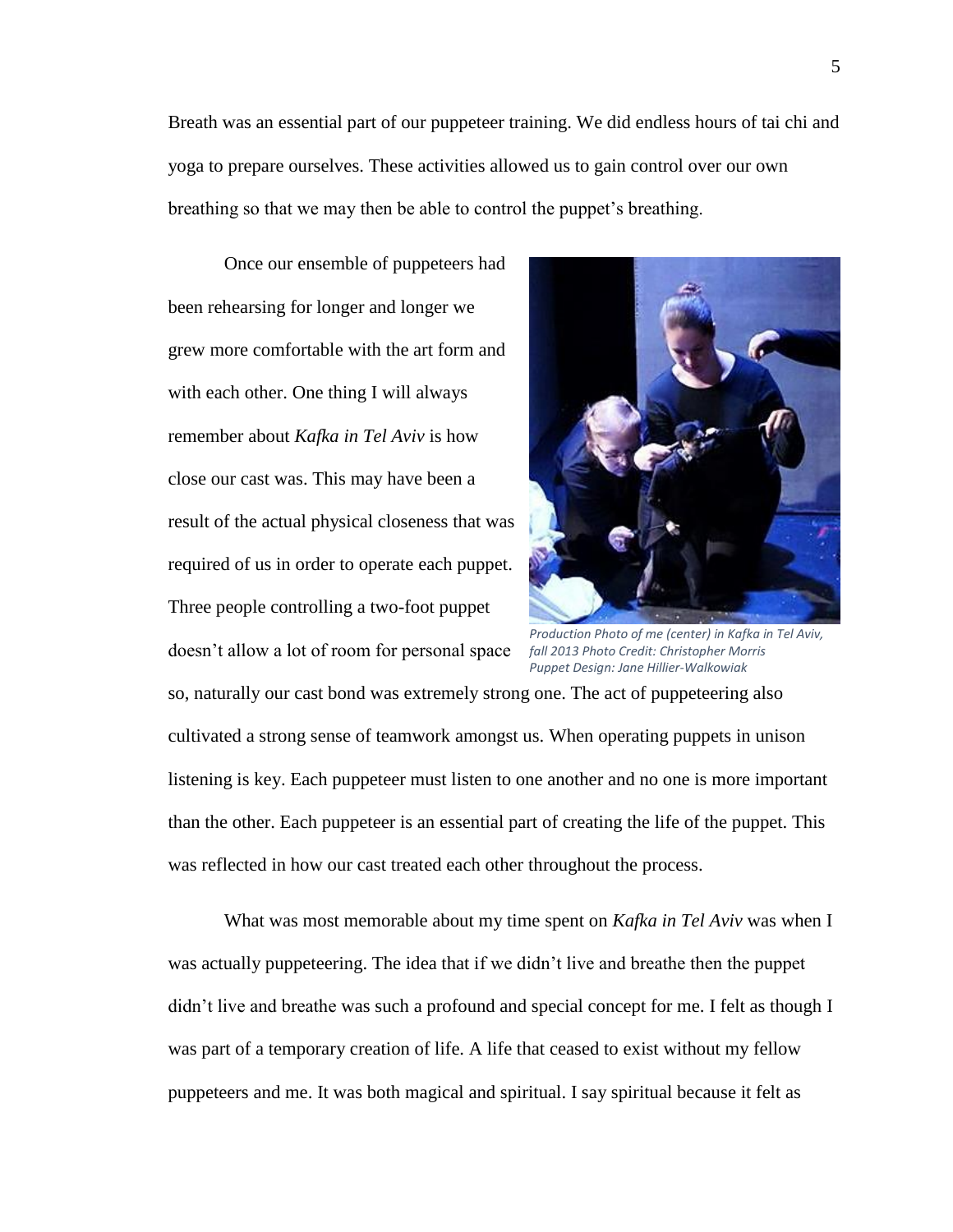though my body was no longer my own and that my spirit was a part of something bigger and more profound. Perhaps I can sum up my feelings in the words of professional puppeteer Martin P. Robinson, "When a puppet is true and good and meaningful it's the soul of the puppeteer that you're seeing" (*Being Elmo,* 2011).

As *Kafka in Tel Aviv* finally came to an end I continued on with my studies. I acted in several productions to come in the next year but, none of them felt quite the same as the work that I had been a part of when I was a puppeteer. I was creating art, but not in the authentic way that I had come to find with puppets. When one watches an actor onstage, they know that the actor is not the character they are attempting to portray. They know that the actor has a life outside of this story and will likely return home to their own lives after their performance is done. The puppet however does not have that block. The puppet exists only for the stories they tell. There is no outside life of a puppet. A puppet lives for the stories it tells. I find this to be incredibly truthful and authentic.

As the spring of my junior year rolled around it was time for me to start thinking about my honors thesis. My mind lingered to many possible options but, then one of my friends mentioned puppet theatre and how much I loved being in *Kafka in Tel Aviv* my sophomore year. From there I could think of nothing else. I knew I had found the thing I wanted to examine and create over the next year and the rest of my life. I wanted to explore my own personal journey and philosophies surrounding puppet theatre. I decided to begin my work by experiencing the best of what the puppet world had to offer me. When I secured my thesis advisor, Peter Sampieri, he sat me down and told me I was in one of the best areas of the country to study puppet theatre. He gave me a lot of places to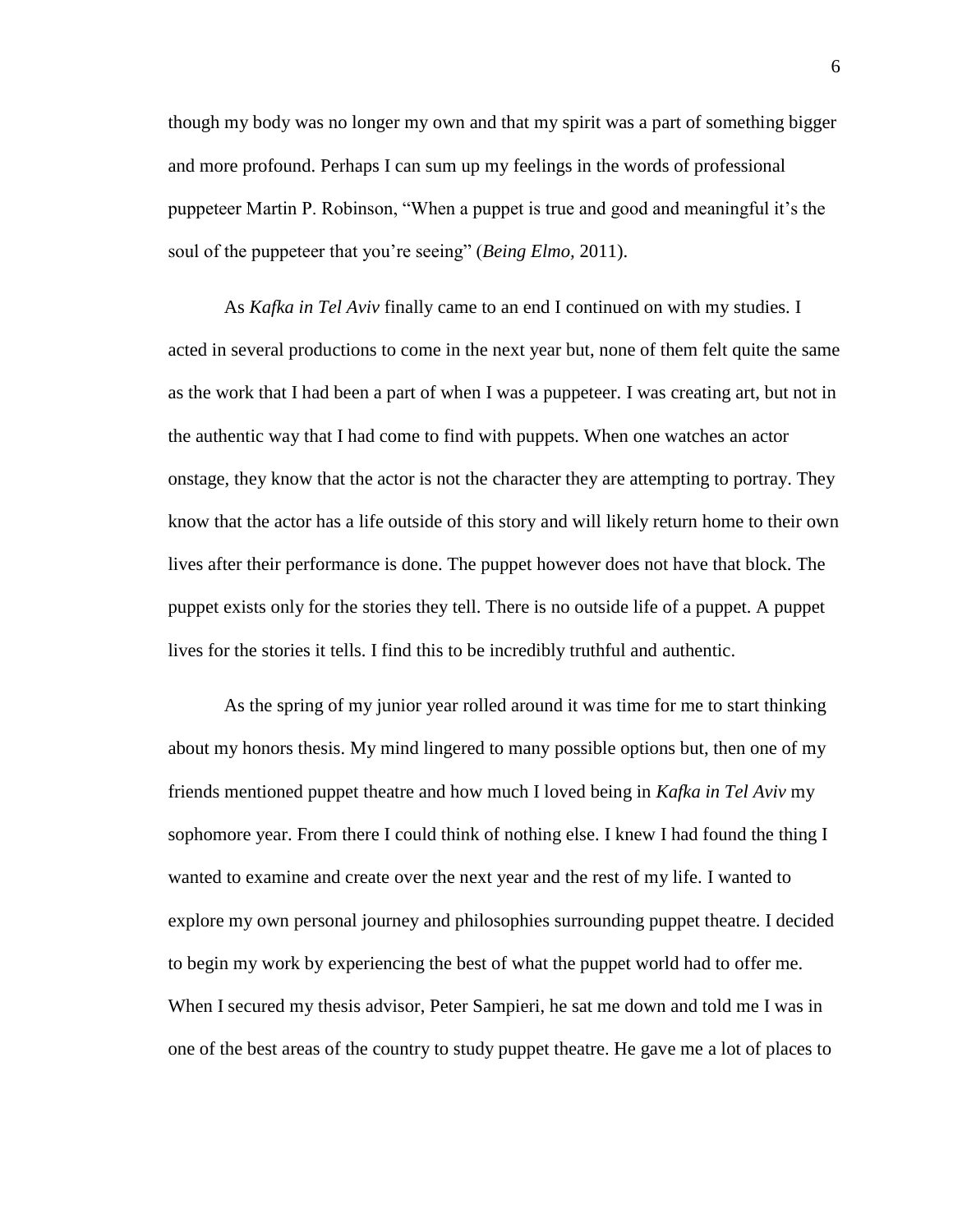begin researching, but one stood out from all the rest, Bread and Puppet Theater. I was quickly fascinated by this company for its other worldly designs, rich political history, and surprisingly close proximity to where I lived. When I learned of their summer



*Me at Bread and Puppet Theater Summer 2015*

residence and performance season at their home in Glover, Vermont, I quickly planned a visit. On September  $5<sup>th</sup> 2015$  I traveled with two of my friends to Bread and Puppet Theater in Glover, Vermont. It was everything I could have imagined and more.

The company was founded by Peter Schumann in 1963. He headed a small rented out space on Delancey Street in New York, where he and a few friends put on weekly performances. With the help of Bob Nichols and Mabel Denison, Schumann converted their small space into a theater and puppet museum. It was in 1963 that Peter and his wife Elka decided to name the theatre the Bread and Puppet Theater based off of Schumann's philosophy, "theatre is like bread, more like a necessity" (Oxford). The name also stems from the company's practice in sharing bread with its audience after every show. Schuman makes the bread on site and it comes from a family recipe. It is a thick barley bread that they serve. Elka Schumann says, "Our bread is a bit difficult to chew on, and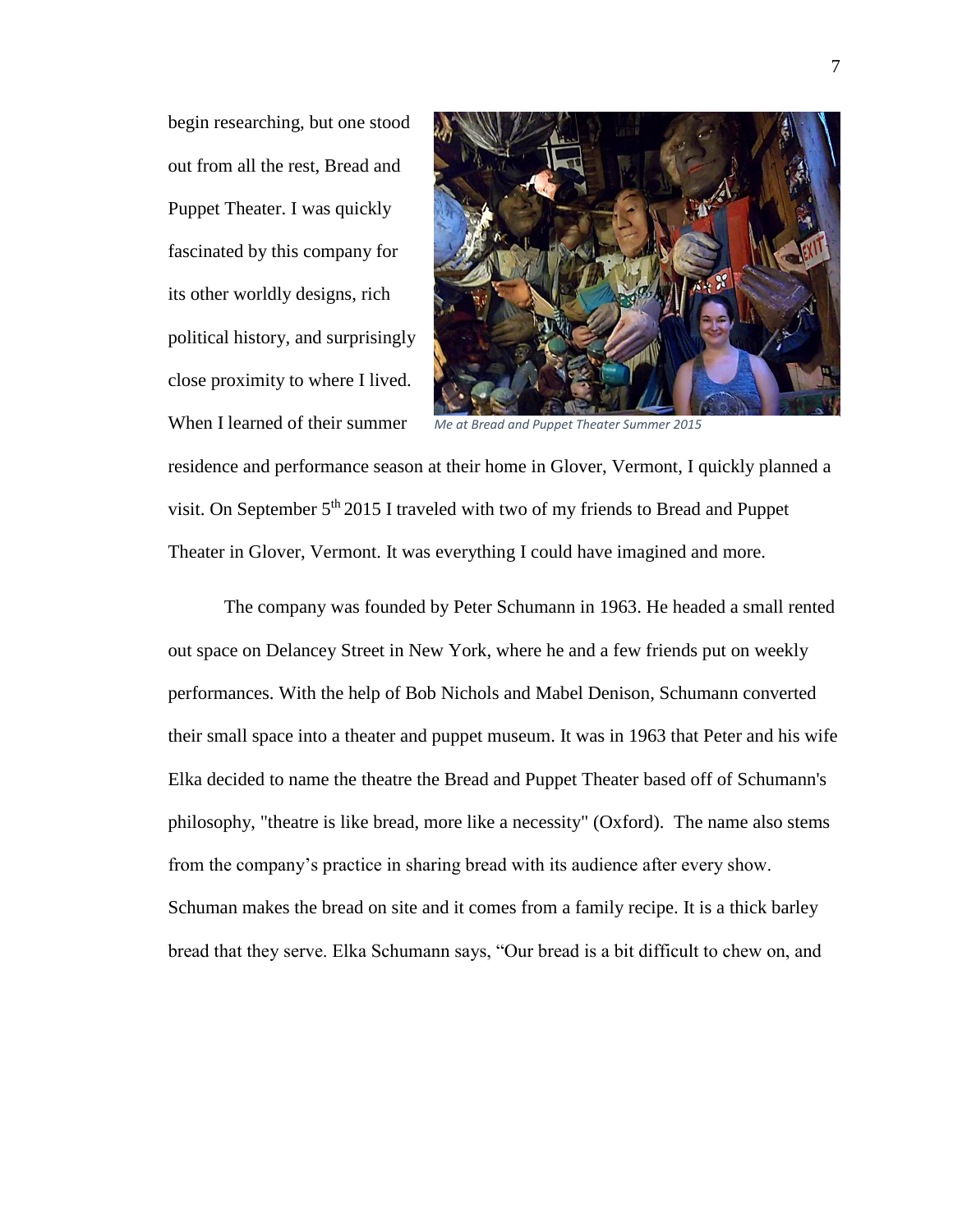

we hope that our shows are the same way." Bread and Puppet's sustainable art philosophy began publishing in 1984 with a series of "Cheap Art Manifestos" published at Bread and Puppet Press (see figure left). Here he encapsulates his ideas surrounding cheap art or course art.

"Our glorious civilization glorifies itself with what it calls high art. Puppeteers have no soul-searching trouble in that respect. What we produce has no

ambition to be high art. Low art is what we make and what we want. Not the Fine Arts–the Coarse Arts are what we use" (Schumann).

It was 1964 when Bread and Puppet Theater really stepped into the public eye. Elka's personal background of political activism led the theatre to bring its presence into the protests of the Vietnam War. The performances that were put on brought up issues of urban politics and social issues during this time.

Bread and Puppet Theater made its move to Glover, VT in 1975 after a five year residency at Goddard College. The property includes a large two-story barn that acts as a museum and storage facility for all of the puppets as well as a gift shop and printing press. Behind the museum stands Paper Maché Cathedral, a dirt floor barn that houses performances of new work that the theater's core group of performers devise together. The stories range from a variety of material, all in keeping with the theater's philosophy of authenticity.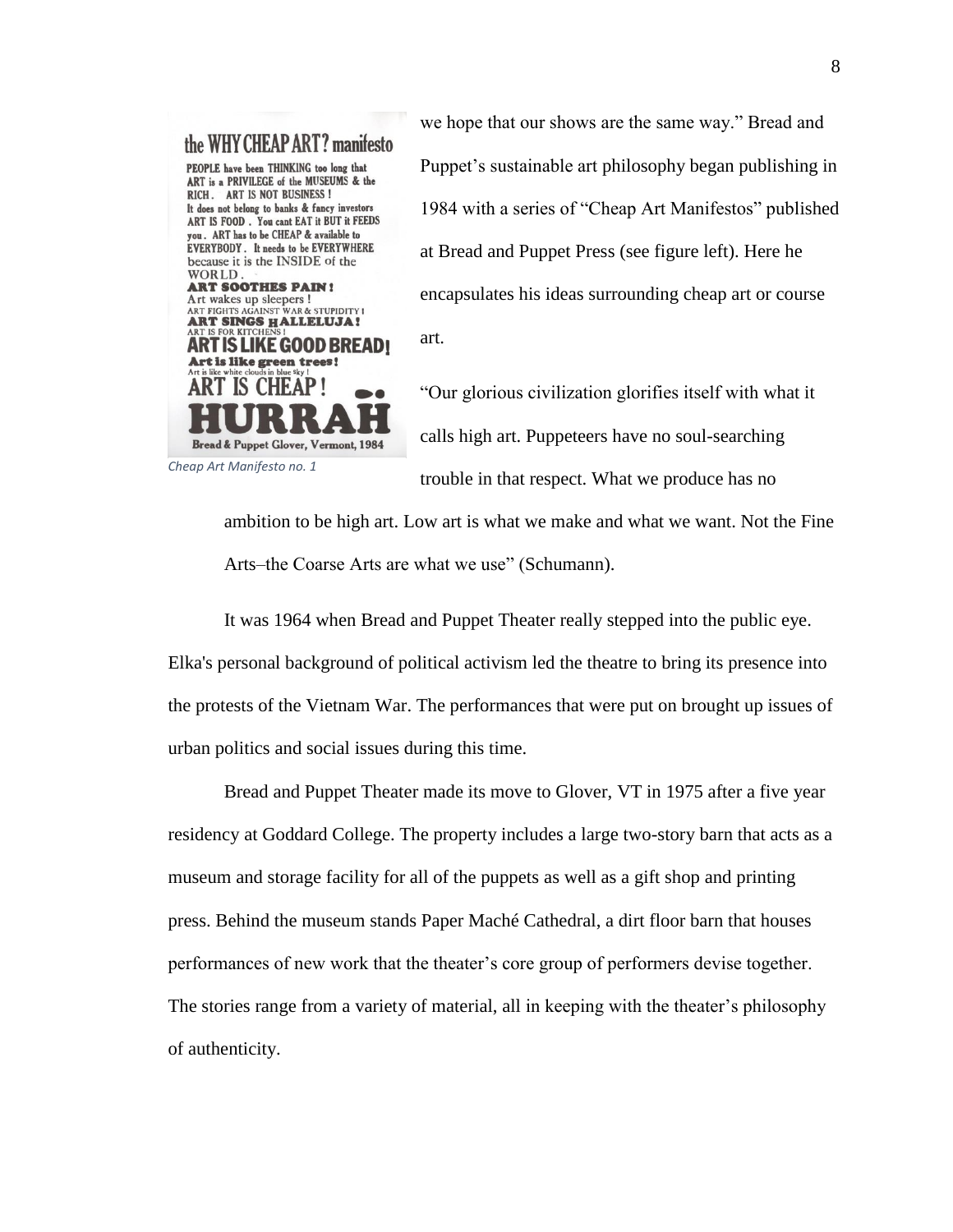"We make our stories from scratch (of course); from snow; newspapers; fairytales; trees; winds; pies; bread; gardens; the bible; radio reports; travels economic summits; wars; history; liars; grandparents; freedom; tears; conversations on the bus; our children; and many more and all things we live with" (Martens, 13).

Many local community members often join into the company of actors and puppeteers for these special performances. Bread and Puppet calls for volunteers to help with nearly all of their shows and parades.

Across the street from the museum sits the "Cheap Art Bus", a rundown school bus which permanently resides at the side of Route 122. This acts as a gallery for local artist. The pieces range from oil paintings to milk carton wallets to small pocket sketches, and their prices range anywhere between one cent and twenty dollars. Before the bus came to its final grassy resting place, Schumann and his cohorts would drive it around to neighboring Vermont towns bringing "cheap art" to the people.

Deeper into the woods beyond the bus stands Bread and Puppet's Circus Field. The wide open field showcases the company's massive puppets that stand over 15 feet tall. The audience sits upon the large sloping hill that faces the field in a thrust. People travel from near and far to see these shows at circus field, they are held every Sunday in the summer time.

I came home from Bread and Puppet Theater inspired and looking for random objects to transform into puppets. As school began in the following week I pined to begin work on whatever it was my theoretical "puppet thesis" would be exactly. Peter and I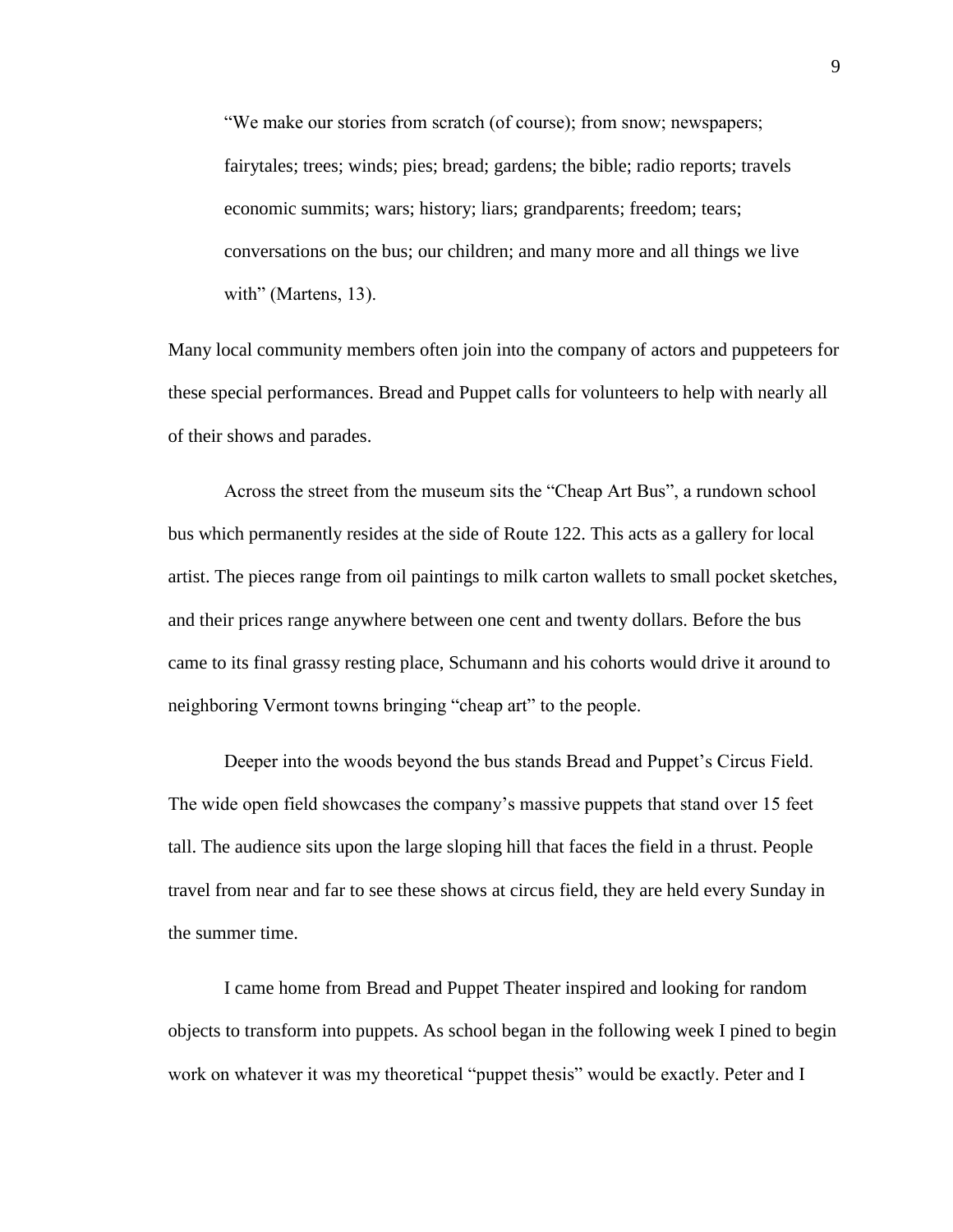eventually decided to combine my puppetry endeavors with my work in his Directing II class for the fall of 2015. I spent several weeks designing and constructing my puppets, selecting actors and training them as puppeteers, and eventually creating a full-scale 10 minute showing of a scene form *Ubu and the Truth Commission* by Jane Taylor. I go further into this process in my director's prompt book which follows this section.

Once the work for this was done I compiled all of my resources, process photos, and puppet designs and presented them at the 2016 Undergraduate Research Symposium at Salem State



*My display at the Undergraduate Research Symposium featuring puppeteers Zachary Hall and Caitlyn Jones*

University. It was so rewarding to showcase my work with people outside of my field. I was able to explain to each person in a tangible way what inspires me about puppet theatre.

Sharing my work at the symposium several months after my Directing II presentation was invigorating in a way. It reminded me of the spiritual feeling of lending part of my life so that a puppet could live for an instant. Reflecting on all of this now it sort of feels like a dream. I find this extremely appropriate. For as director Eric bass puts so eloquently, "Puppets are our dreams, our memories, and we, inversely, can be theirs." Thank you for being a part of my dream.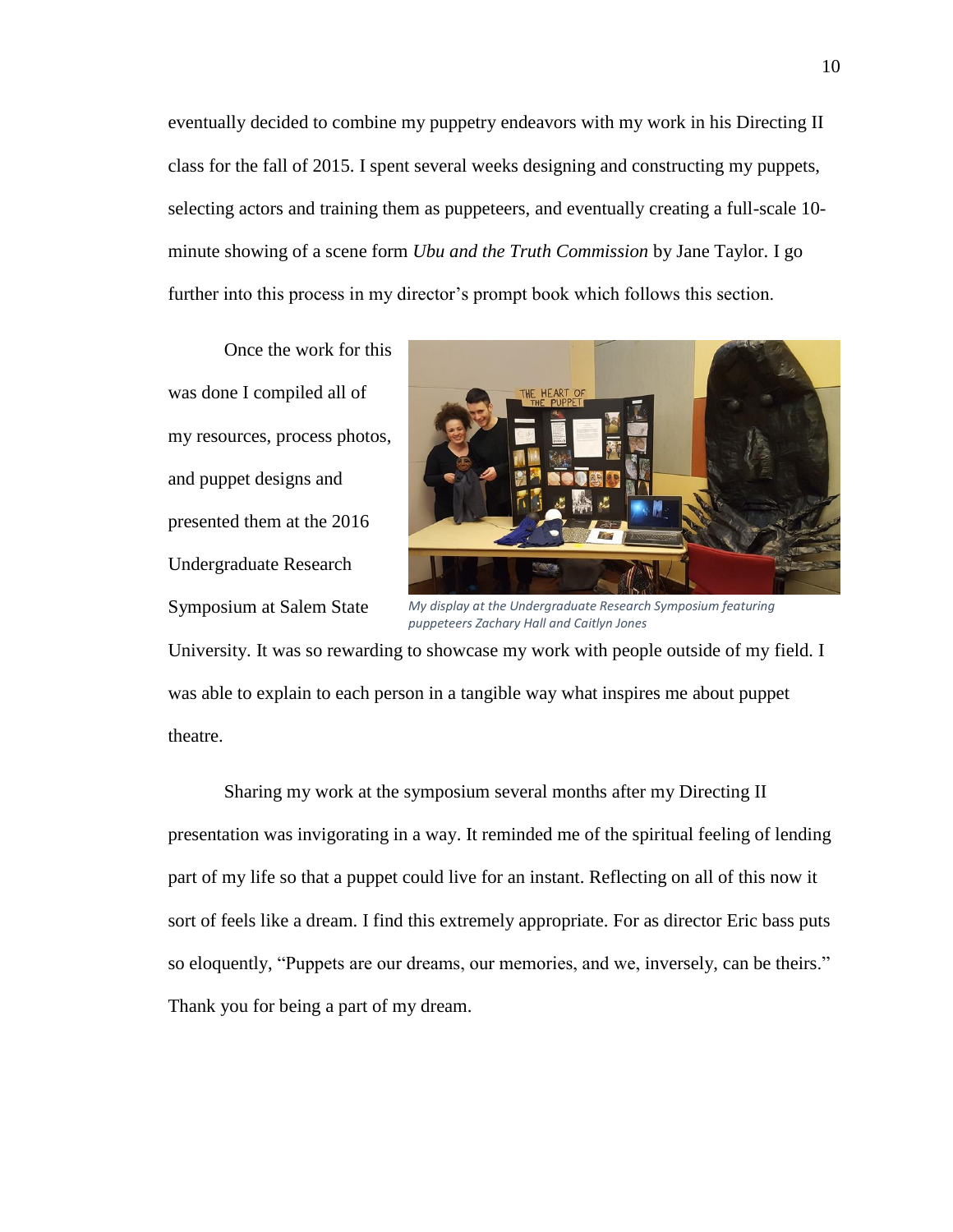# Director's Prompt Book: *Ubu and the Truth Commission*  Dramaturgical Research

Contributors: Jane Taylor, William Kentridge, Handspring Puppet Company

#### Jane Taylor

Born 19 April 1956, Jane Taylor is a South African playwright and poet. Since 1987 she has been a key leader in anti-apartheid literature. Notably, she curated an exhibition entitled "Fault Lines," at Cape Town Castle. This was a response to The Truth and Reconciliation Commission. She continued to provoke conversation surrounding the TRC when she later collaborated with William Kentridge and Handspring Puppet Company to create *Ubu and the Truth Commission.*

#### William Kentridge

Born 28 April 1955, William Kentridge is a South African artist and animator. His wife Felicia Geffen and he were each attorneys who represented victims of apartheid government. Kentridge graduated from the University of the Witwatersrand with a Bachelor of Arts degree in Politics and African Studies He later received a diploma in Fine Arts from the Johannesburg Art Foundation. His artwork helped spark conversation surrounding the TRC of South Africa. He created the animations used in the original production of *Ubu and the Truth Commission.* He also directed the original production as well as the 2014 revival.

#### Handspring Puppet Company

Founded in 1981 in Cape Town, South Africa by Artistic Director Adrian Kohler and Executive Producer Basil Jones. Handspring's work has been presented in more than 30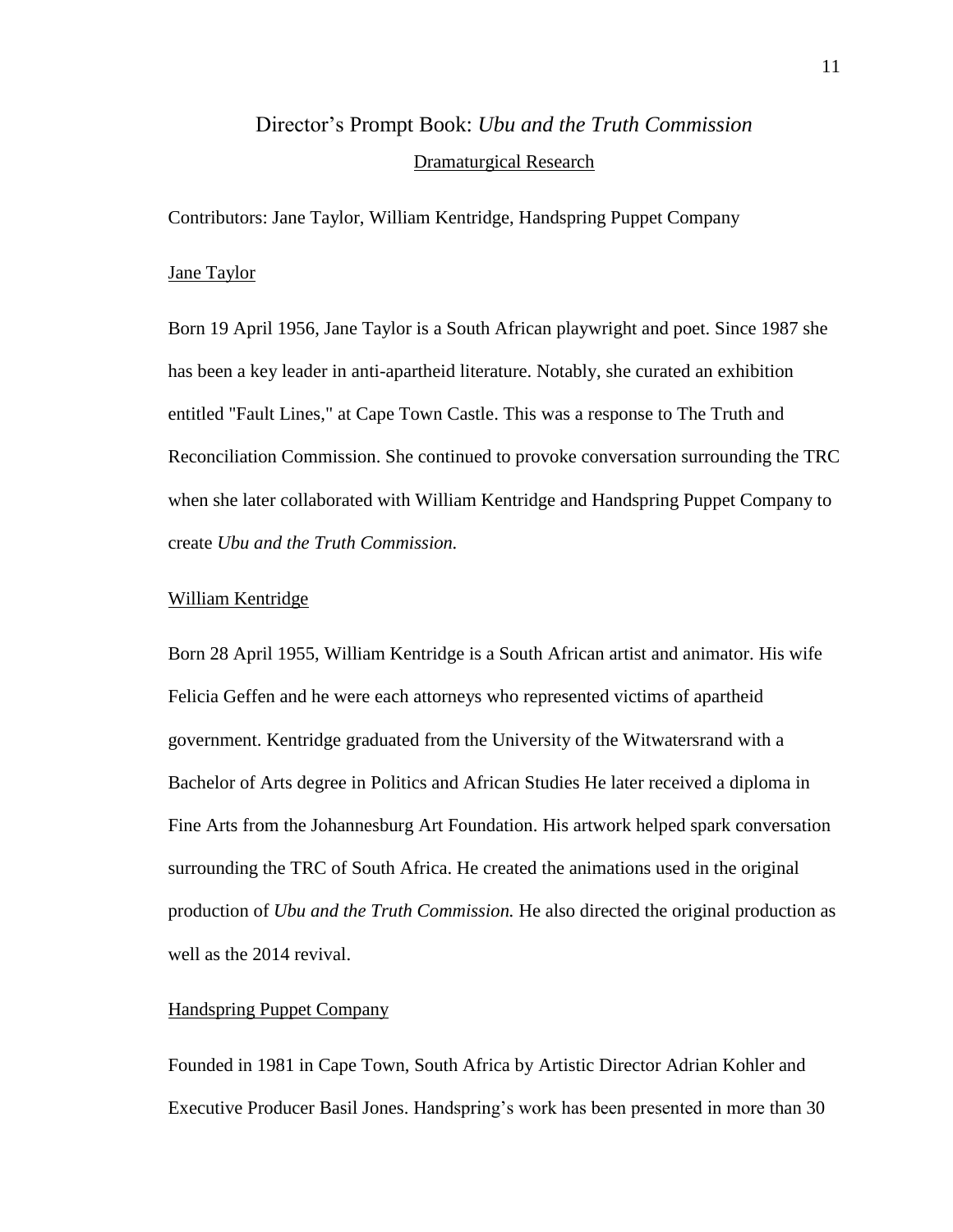countries around the world. Most noted for their conception of *War Horse*, Handspring Puppet Company erected the beautiful puppets of *Ubu and the Truth Commission.* Their designs range from small humanoid tabletop puppets to mischievous creatures to the haunting automated vulture.

#### Production History

"*Ubu and the Truth Commission* was first showcased at The Laboratory, The Market Theatre, Johannesburg on 26 May 1997, directed by William Kentridge. The play received its world premiere at the Kunstfest in Weimar, Germany, on 17 June 1997, and was staged shortly afterwards at the National Arts Festival in Grahamstown. It toured to Italy, France and the United States (New York, Washington and Los Angeles) in 1998 and featured at the London International Festival of Theatre in 1999" (Kentridge, 28). The production had a revival in 2014 as a part of the Edinburgh International Festival.

> \*For more dramaturgical videos and scratching see my blog at: <http://thesmellofbloodanddynamite.tumblr.com/f>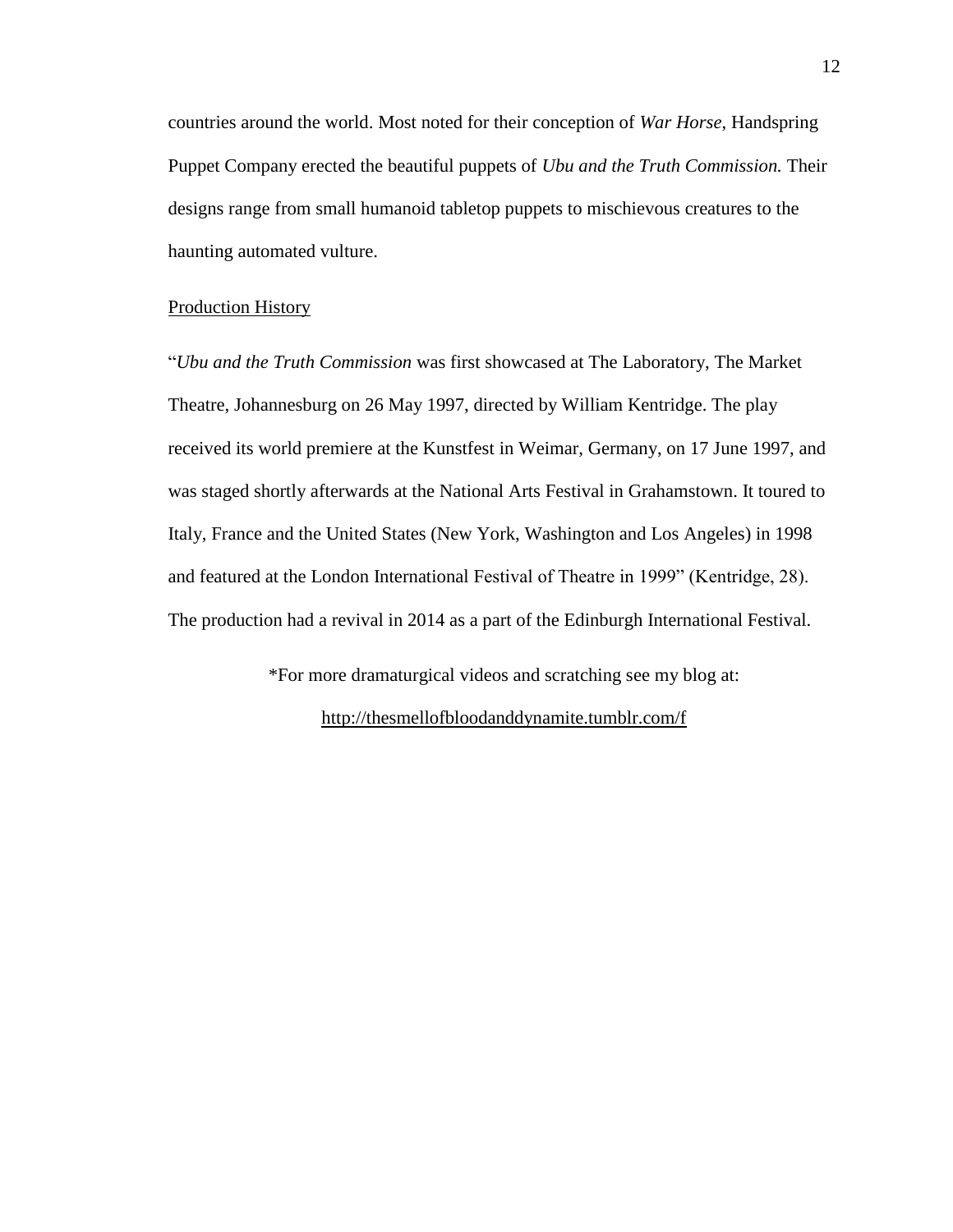#### Script Analysis

I. Given Circumstances

#### A. Environmental facts

1. Geographical Location, including climate

Cape Town, South Africa, the days are scorching hot and the nights are dry and cold. The wind whispers through the shadows.

2. Date: Year, season, time of day

1996, summer, time ranges from near dawn to midnight.

3. Economic environment

Poor, large division between classes. Pay inequality is significant between different races.

4. Political environment

Newly a full democracy. South Africa held its first democratic elections in April of 1994. This vote passed the Promotion of National Unity and Reconciliation Act. This abolished apartheid government and established the Truth and Reconciliation Commission.

5. Social Environment

Digital documentation of the Truth and Reconciliation Commission has allowed its testimonies to reach far reaches of the globe. Tensions are high.

6. Religious Environment

Predominantly Christian nation. However, Pa and Ma are godless.

B. Previous Action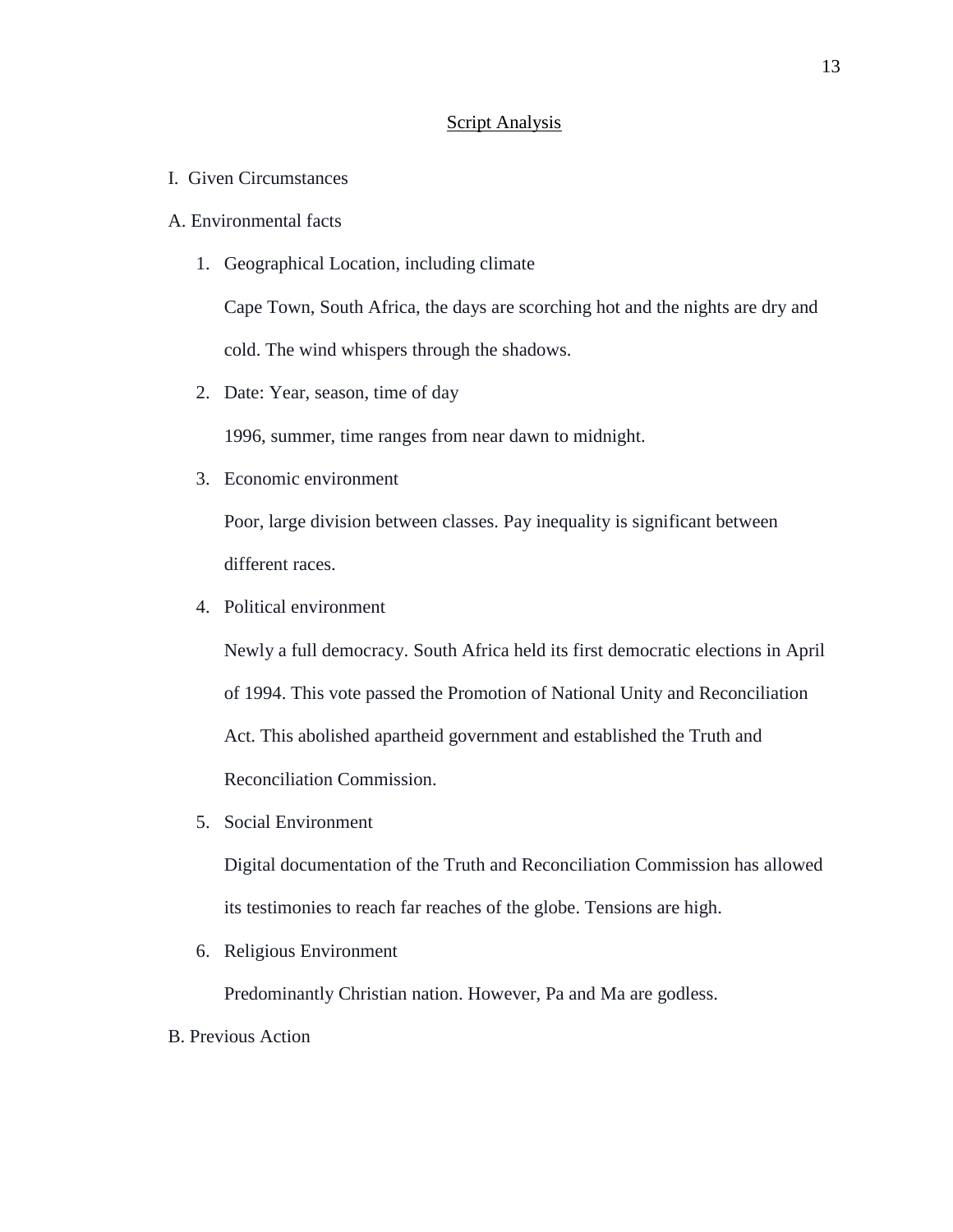Pa is a political criminal, he had abused and brutally killed many people. Ma is suspicious of Pa's strange actions at home. She believes that he is being unfaithful to her; she is oblivious to Pa's true actions. Pa is under pressure for fear of his criminal actions being exposed. Victims of the horrendous abuse they have suffered under apartheid are coming forward with their stories to the Truth and Reconciliation Commission.

C. Polar attitudes of characters

Pa Ubu

1. How do I feel about my world? Before: Afraid, angry, ashamed, power hungry

After: Triumphant

2. How do I feel about my relationships?

Before: Ma is incompetent, a fool, she can never understand why I do the things I do.

After: Ma has proven herself useful to me. I shall embrace her as we begin this new future together.

3. How do I feel about myself?

Before: I am a good person who happens to do bad things. It's all a part of the job. I am a hard worker and I deserve respect.

After: I can get away with murder. I am a sly and clever man and I should be proud of my cunning.

4. How do I feel about my prospects?

Before: I don't deserve punishment, but I fear the worst. I must conceal the truth.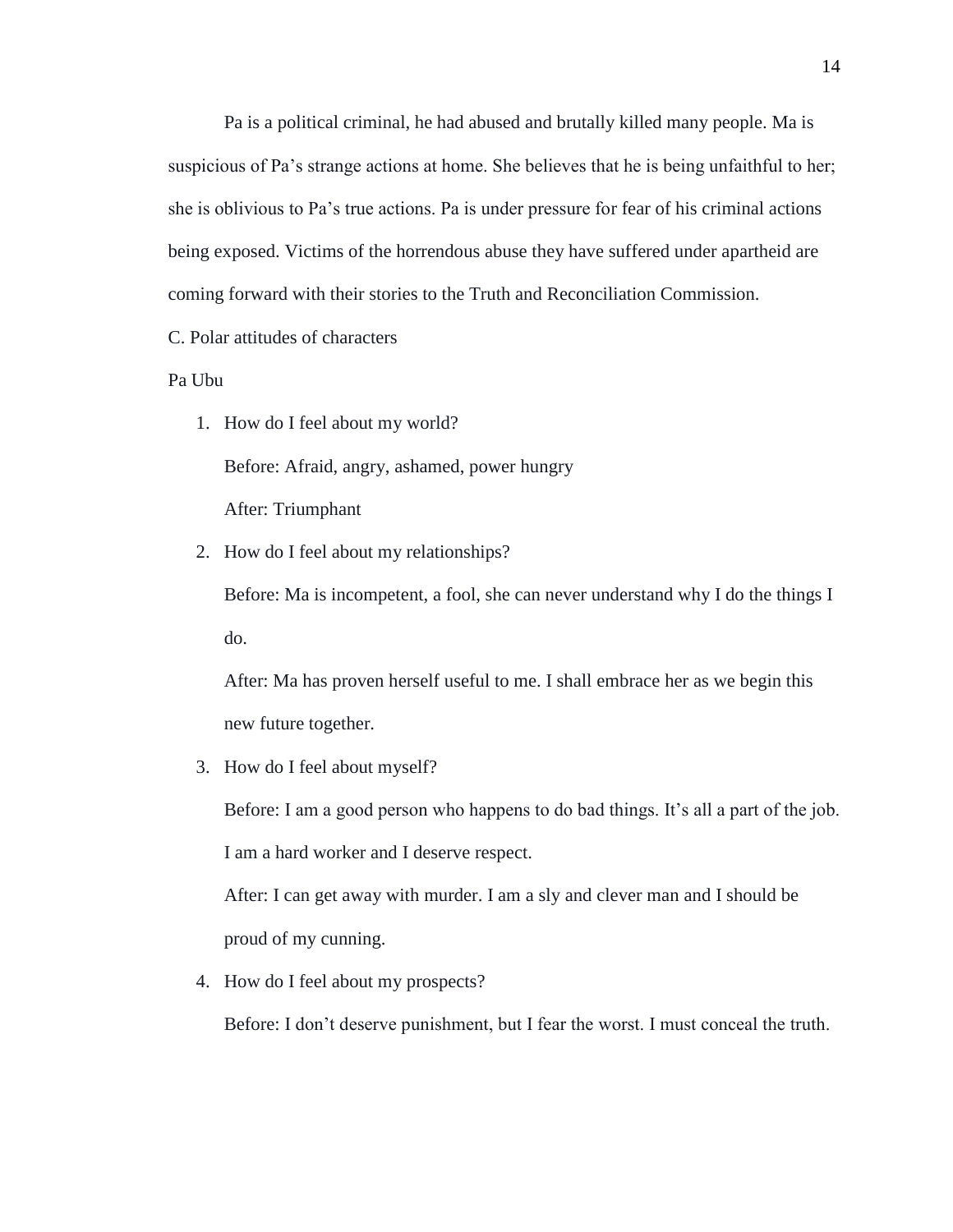After: The truth has set me free. I will no longer fear perjury for my sins, I must simply make them the sins of others.

Ma Ubu

1. How do I feel about my world?

Before: Dissatisfied, dreamy

- 2. After: Hopeful, content
- 3. How do I feel about my relationships?

Before: Dissatisfied, Pa might be unfaithful to me and I cannot stand it. I crave his attention.

After: happy, my husband is an important figure in our former government. He acted valiantly in the line of duty and now we are off to an exciting new future together.

4. How do I feel about myself?

Before: Terrible, what is wrong with me? Why can't I gain control of my life? Why can't I get to the place I want to be?

After: Happy, I have practically been made famous following my media spot and my husband's testimony.

5. How do I feel about my prospects?

Before: Hopeful, I believe I can change my situation.

After: Gratified, I am going to a new place where I believe I will do what I please to.

II. Dialogue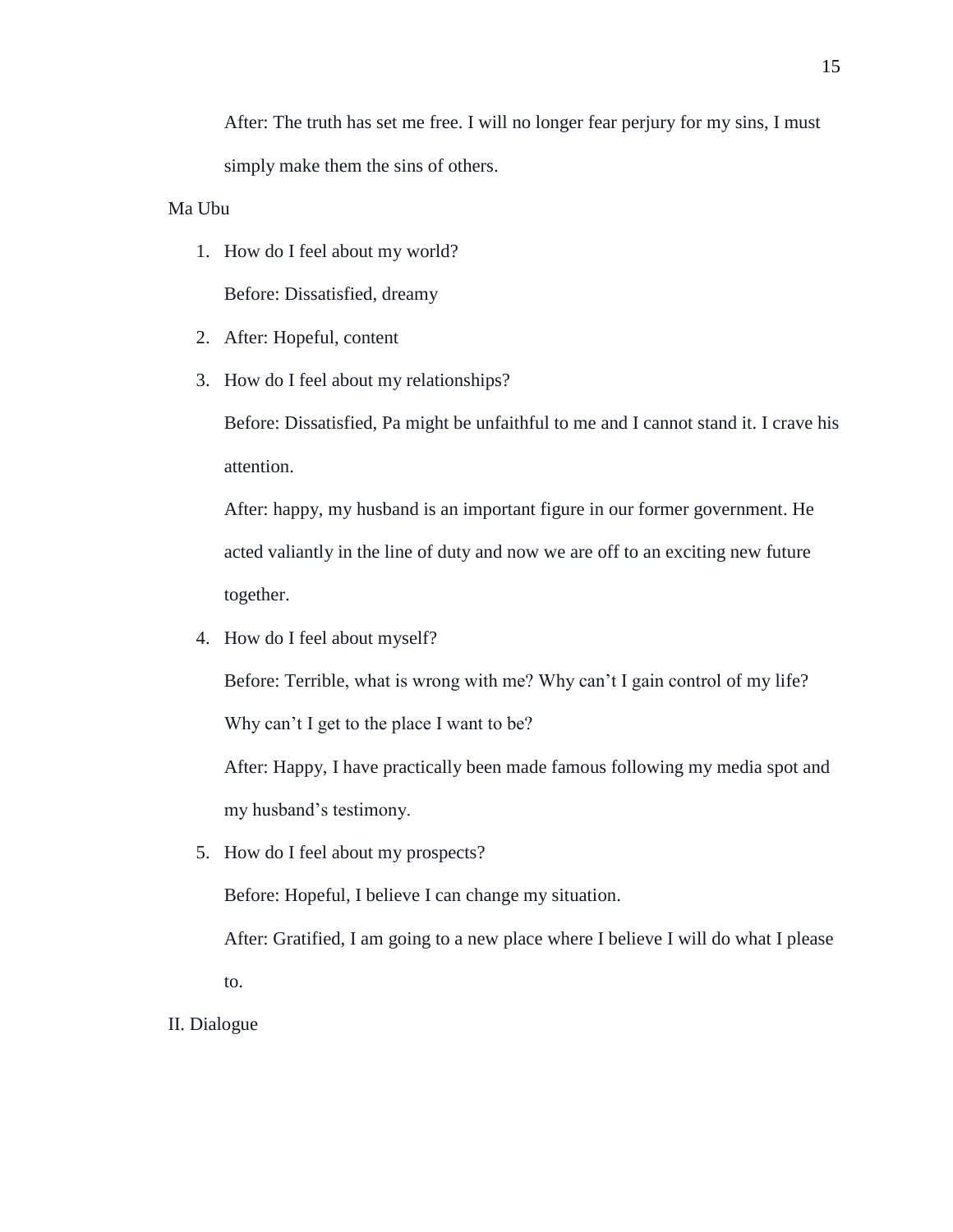A. The words used by Pa, Ma, and Shadow are very vague and sparse. This creates the air of mystery with all three of them. We are never quite sure what is lurking within them. As Pa says to the Shadow, "How economically expressed" (Taylor, 55). Pa also refers to himself in the third person quite often, "Ma. We are hungry" (Taylor, 55). His use of the third person represents his need for deflection of blame. He hides behind the collective "we" in order to avoid facing the consequences for what he has done.

On the other hand, the Witness is very vivid in her imagery. She follows a deep through line in her speech. Her testimony is based on true life accounts from the Truth and Reconciliation Commission. She speaks in native Zulu and her words are translated for us into English. Despite this, she is the character who speaks most truthfully in the entire scene. She is the voice we must believe.

#### III. Dramatic Action

#### A. Title of Units

- a. Prologue: A day in the life of Pa Ubu
- b. Ma smells blood
- c. The witness stand/a mother's fight
- d. Pa's lament
- e. Some words of wisdom
- B. Detailed breakdown of Action
	- a. **Prologue: A day in the life of Pa Ubu:** In shadow we see Pa wake up, plot with his dog Brutus, and torment several innocent people. He is engulfed by darkness.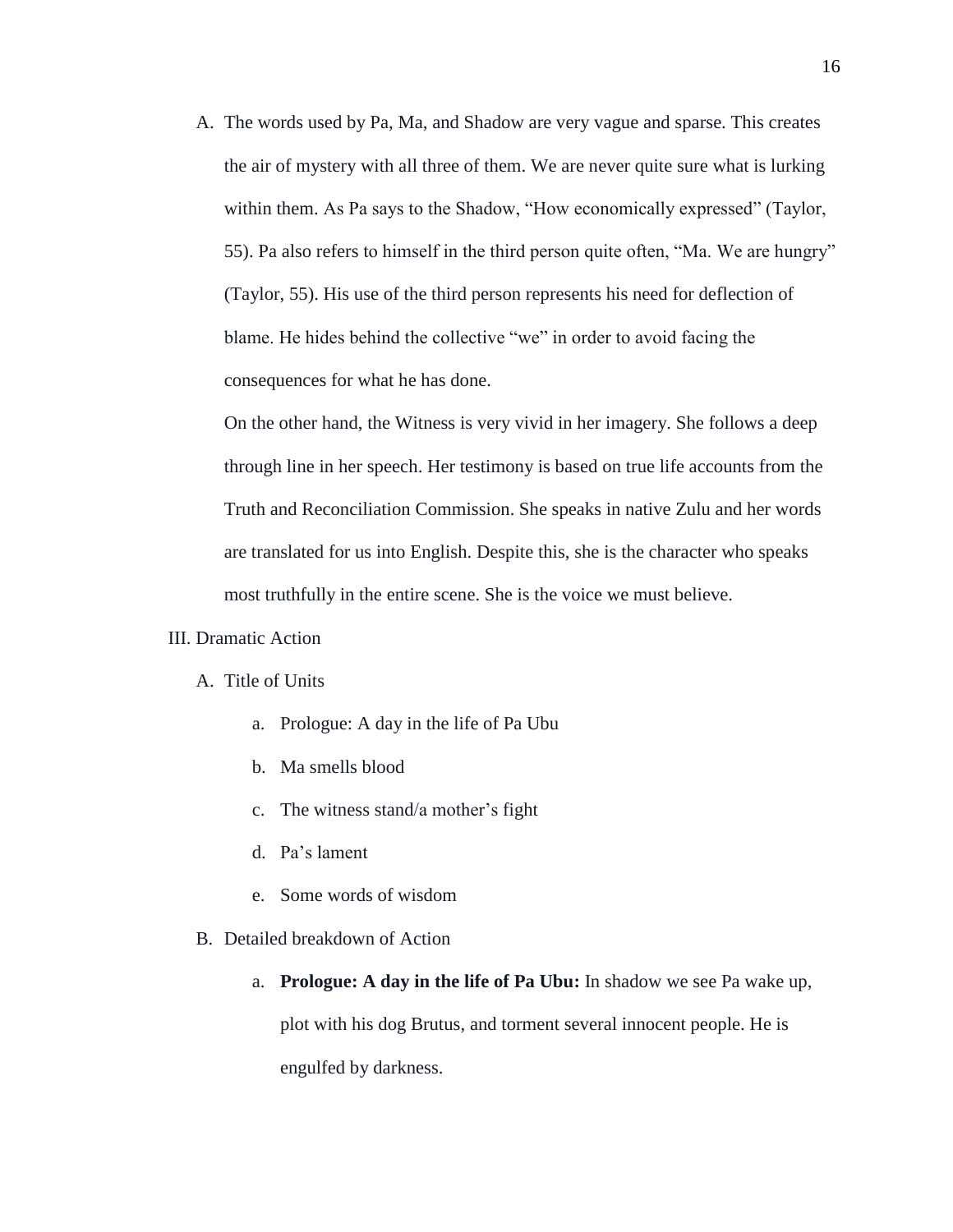- b. **Ma smells blood:** Ma talks of her suspicions regarding Pa's nighttime activities.
- c. **The witness stand/a mother's fight:** A small witness puppet is brought out. She testifies about the people who attacked her and her son. She tells of her final moments with her son.
- d. **Pa's lament:** Pa searches for Ma to no success
- e. **Some words of wisdom:** Pa is visited by a shadow who gives him some advice regarding what he should do politically.
- C. Summary of action

Pa goes about his day of aggression and abuse while Ma remains at home believing he is with another woman. This action is contrasted by the testimony of the witness. The Shadow arrives and advises Pa.

#### IV. Idea

A. Meaning of the Title

The "Truth Commission" part of the title refers to the Truth and Reconciliation Commission of South Africa (TRC), which the play is responding to. "Ubu" is a reference to Pa Ubu, a character originally created by Alfred Jarry. He is featured in many of Jarry's works (*Ubu Roi, Ubu Cocu*) as a mischievous and satirical trouble making political tyrant. Taylor uses this character to point out dark nature of the political crimes committed during apartheid and the media circus that surrounded the TRC trials.

B. Philosophical statement in dialogue

"We have nothing to be ashamed of. We were only doing our job!" (Taylor, 55).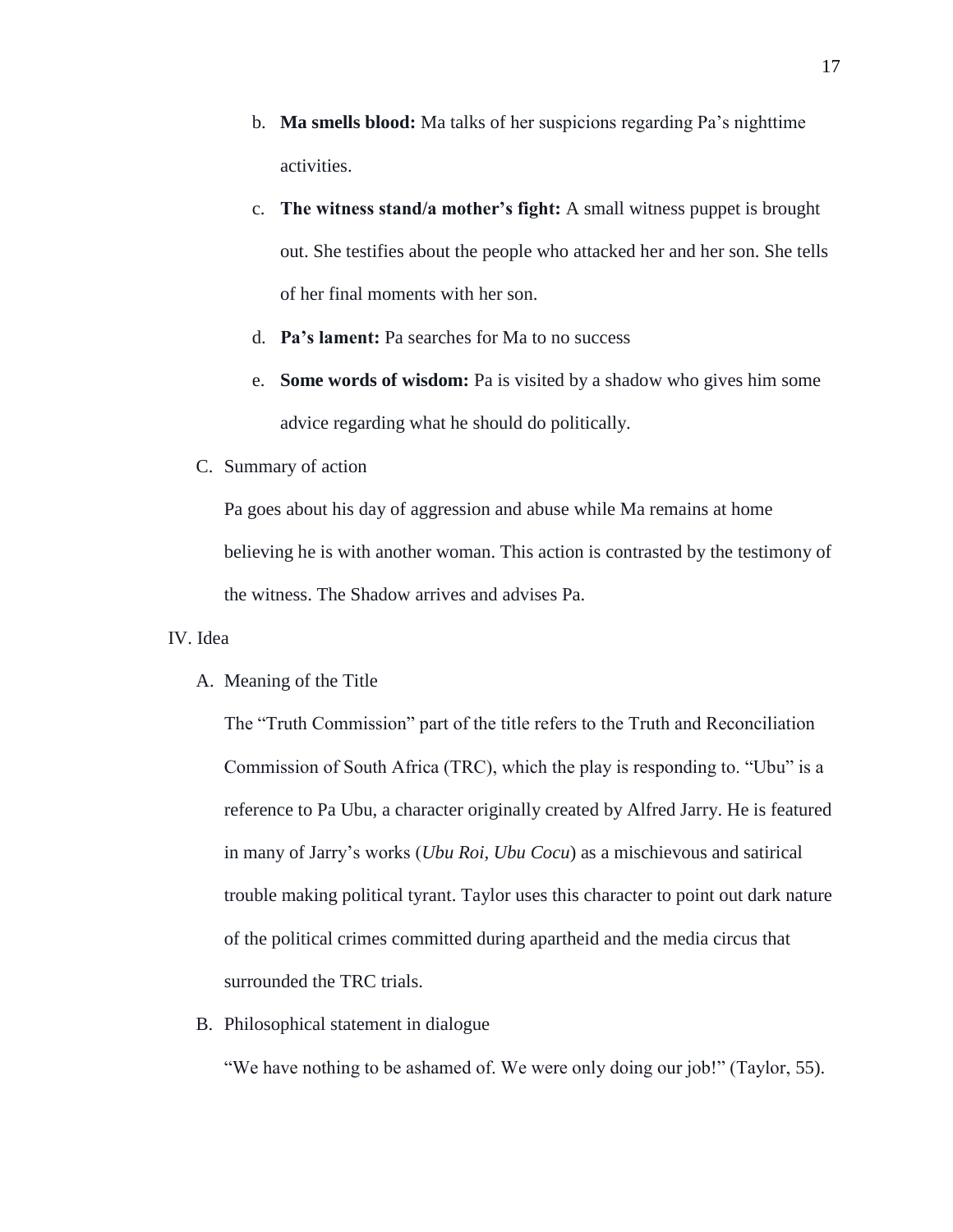C. How does the idea emerge from the *outcome of the struggle* undergone by characters—how it turns out for them?

Pa Ubu ultimately decides to tell his own version of the truth and betrays his dog Brutus. Ma tells the truth to gain fame and fortune. The witnesses tell the truth to gain comfort and reparations for the atrocities done to them. In the end, Pa is granted amnesty and he and Ma ride aw away into the sunset together.

D. Why is this scene in the play? Could the play do without it, why or why not? This scene is a lot of things to the play. It holds an important witness testimony that is based on true accounts. That is a piece of someone who this play needs to be honored. The visit of the Shadow is essential because it triggers Pa's actions for the rest of the play, leading to the ending when he betrays Brutus.

#### V. Moods After the number of each unit, express mood for that unit in 2 categories

#### A. Mood adjective list

- a. Dark, dissonant/loud, damp, burnt, overwhelming
- b. Cold, sharp, metallic, moldy
- c. Formal, sparse, sterile, ominous
- d. Intimate, dreadful, bloody, warm, salty, flood of words
- e. Bare, musky, clammy, whisky, whining
- f. Big, looming, silky, oil, fluctuation, vomit

#### B. A mood image

- a. Dark circus
- b. Waking from a dream
- c. Interrogation room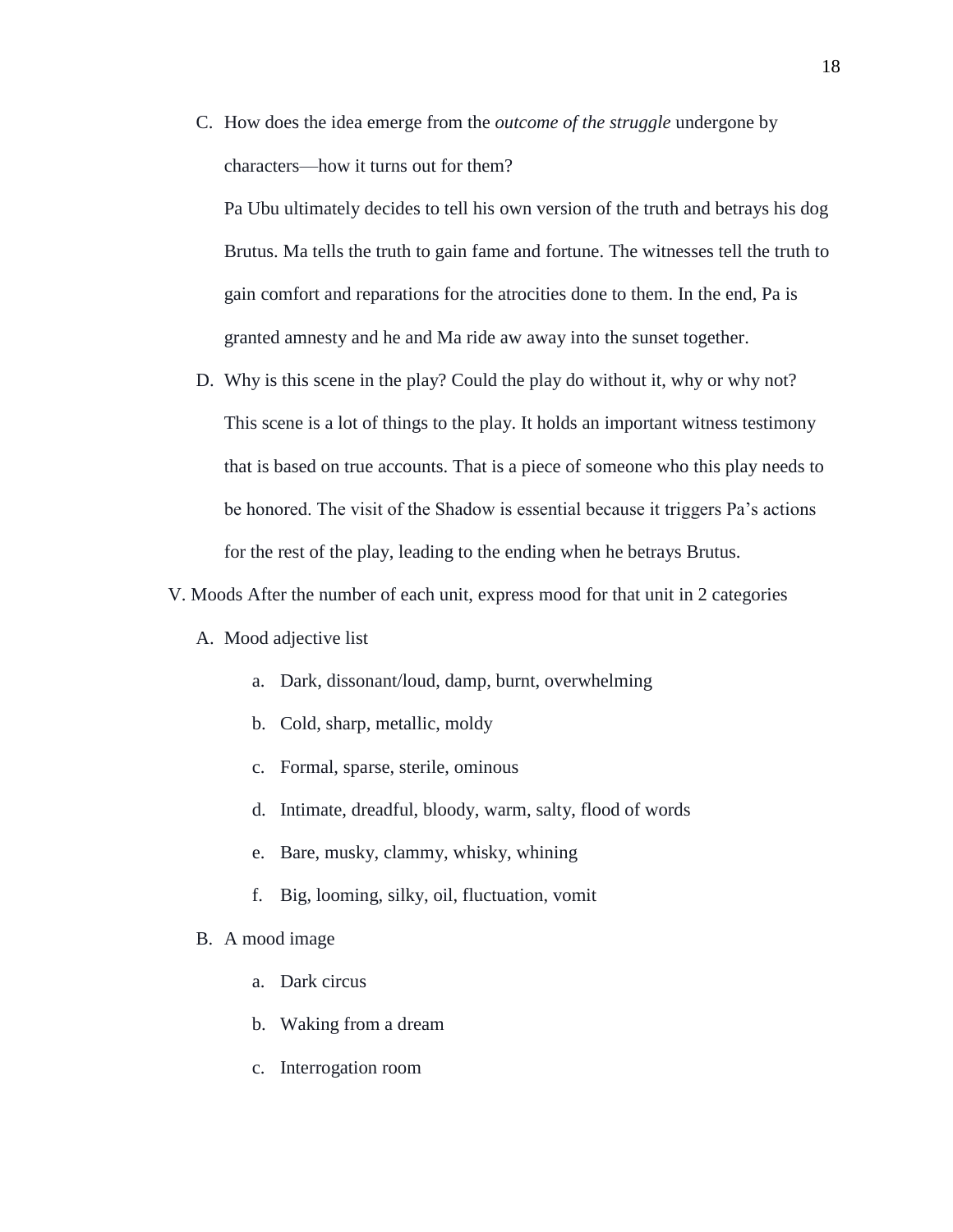- d. Church confessional/therapy
- e. Drunk mother
- f. Nightmare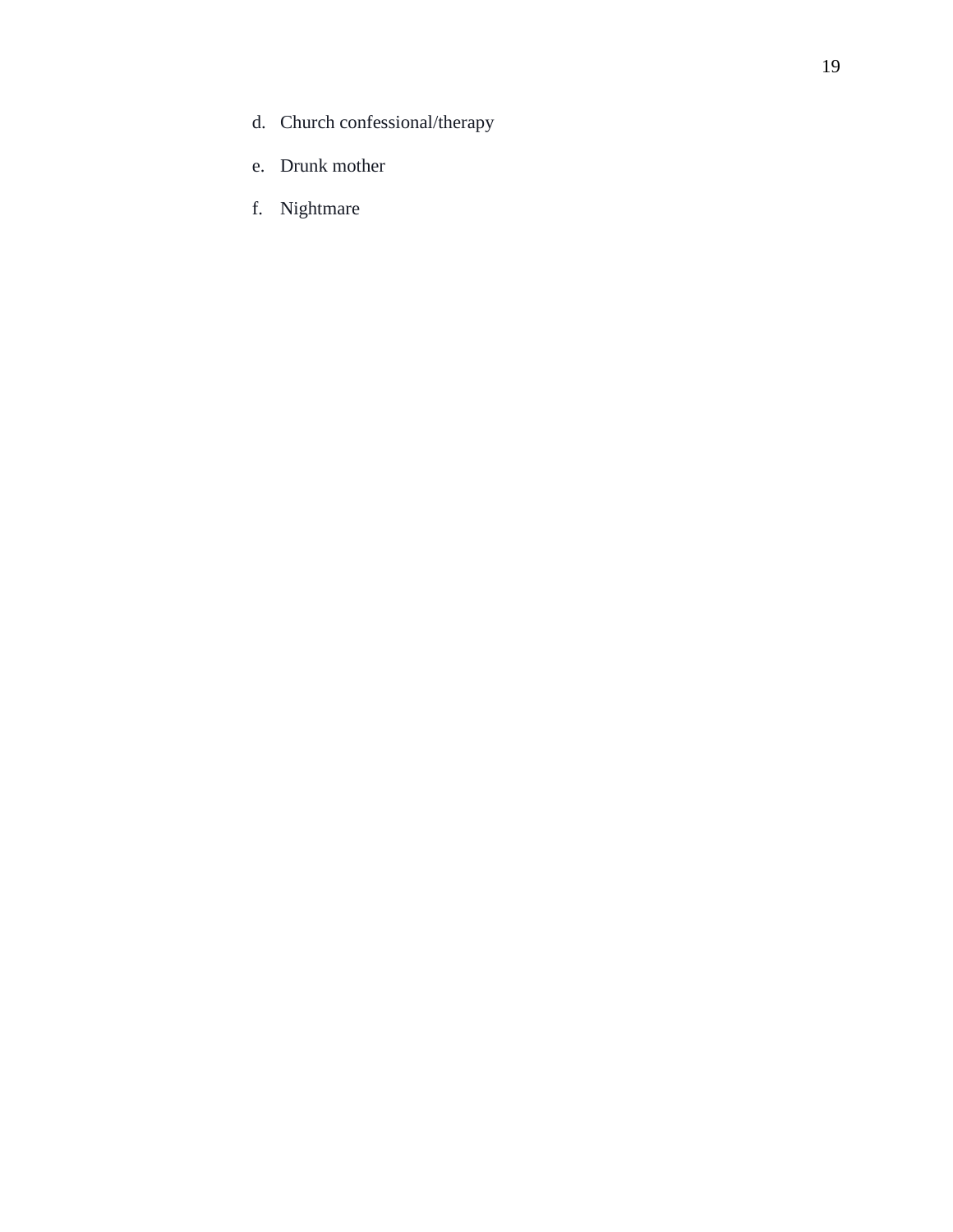#### Personal Statement

In my directing career thus far I have taken Directing I, where I directed a scene from *Red* by John Logan. I have also had many opportunities to assistant direct shows such as *Port* by Simon Stephens with the Student Theatre Ensemble. I have also assistant directed through internships at high schools, as well as at my job where I teach children at a performing arts camp. It has been quite some time since I have gotten to direct a show by myself. *Ubu and the Truth Commission* is a highly visual show. Being both a dancer and a puppeteer, it is natural that I gravitated towards it. I recall first reading this play in my World Drama class a year ago. I instantly knew that I needed to direct this piece: it is something very different and special. The multiple worlds of the play were particularly appealing to me. The human world, the puppet world, and the animation world all exist together. I see the worlds as being in conflict throughout the play. Each one has a certain level of truth within it. The human world seems to be living in its own reality and constantly represses and conceals the truth. The puppet world attempts to reveal the truth and holds authenticity in its form and material. The animated world is one where the truth is played out without hesitation.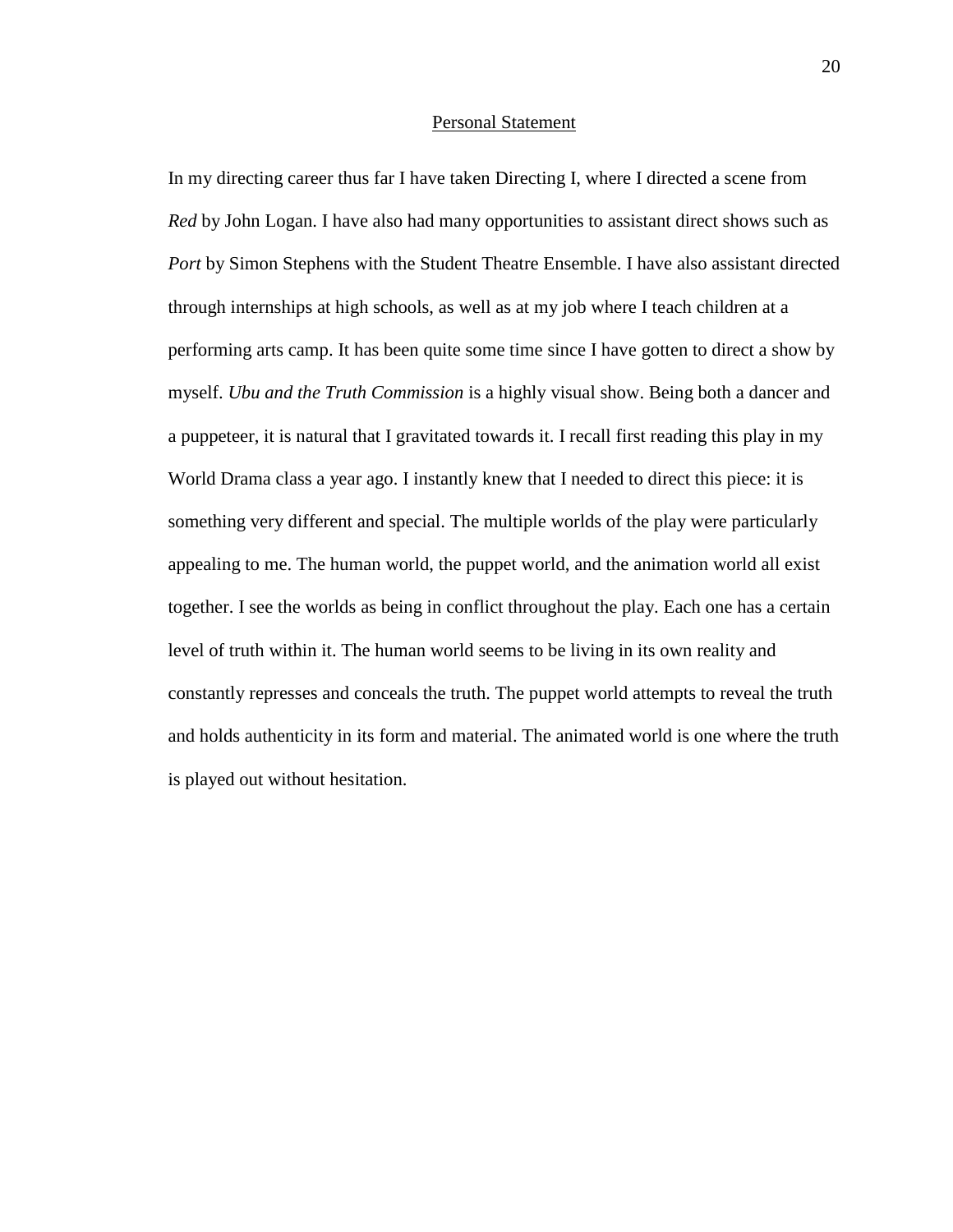#### Social Relevance

Ubu and the Truth Commission was conceived in response to the Truth and Reconciliation Commission of South Africa (TRC). This committee was assembled in 1995 following the Promotion of National Unity and Reconciliation Act which abolished apartheid. The TRC was made to air grievances, dictate punishments, and hopefully give a voice to those who were wronged during the many years of apartheid. However, the effectiveness of the committee has been widely criticized and questioned; Taylor's play does the same. Does bringing to light these atrocities help those who have bared witness to them? Why are some perpetrators granted political amnesty for their horrendous acts? What happens when we fully disclose the truth?

We are still living in a flawed political system in the United States. Institutionalized oppression of black populations is a huge issue today, especially at the hands of the police. There are cases all over the country of police brutality, particularly against black males. In many of these cases the police officers are seen as "acting in the line of duty" and never face repercussions for their actions. In some cases there is even video documentation of the brutality and still nothing is done. My audience needs to see this show because it is effecting our local and global society.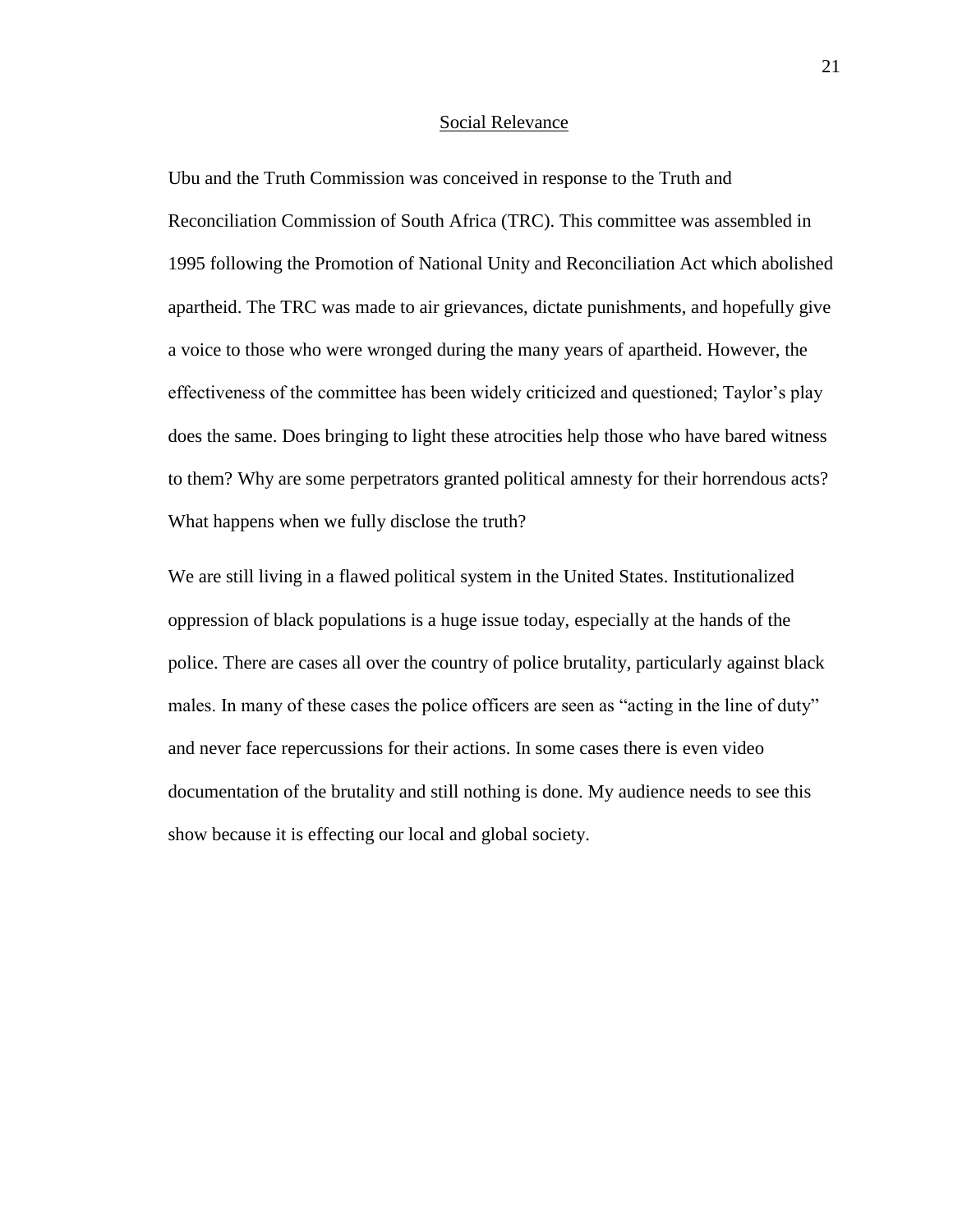#### Logistics of Actors

Cast:

Pa Ubu- Zachary Reardon

Ma Ubu- Caitlyn Jones

Translator- Tristan Burke

Puppeteers- Ayako Tanigaito, Caitlyn Jones, Tristan Burke, Zachary Hall

I did not hold auditions for my scene because I knew that I wanted to work with people whom I enjoy working with and who would also be excited to work with me. I chose Zack R., Caitlyn, Zach H., and Ayako because I have worked with them all personally and know that each of them are extremely dedicated. Tristan was a last minute addition. One of my puppets was growing too large for the size of my cast. So, I asked David Allen George who he would recommend among the freshmen actors he had in class, and he recommended Tristan. I am happy with my cast because they are all open and enthusiastic about diving into this new world of puppet theatre with me.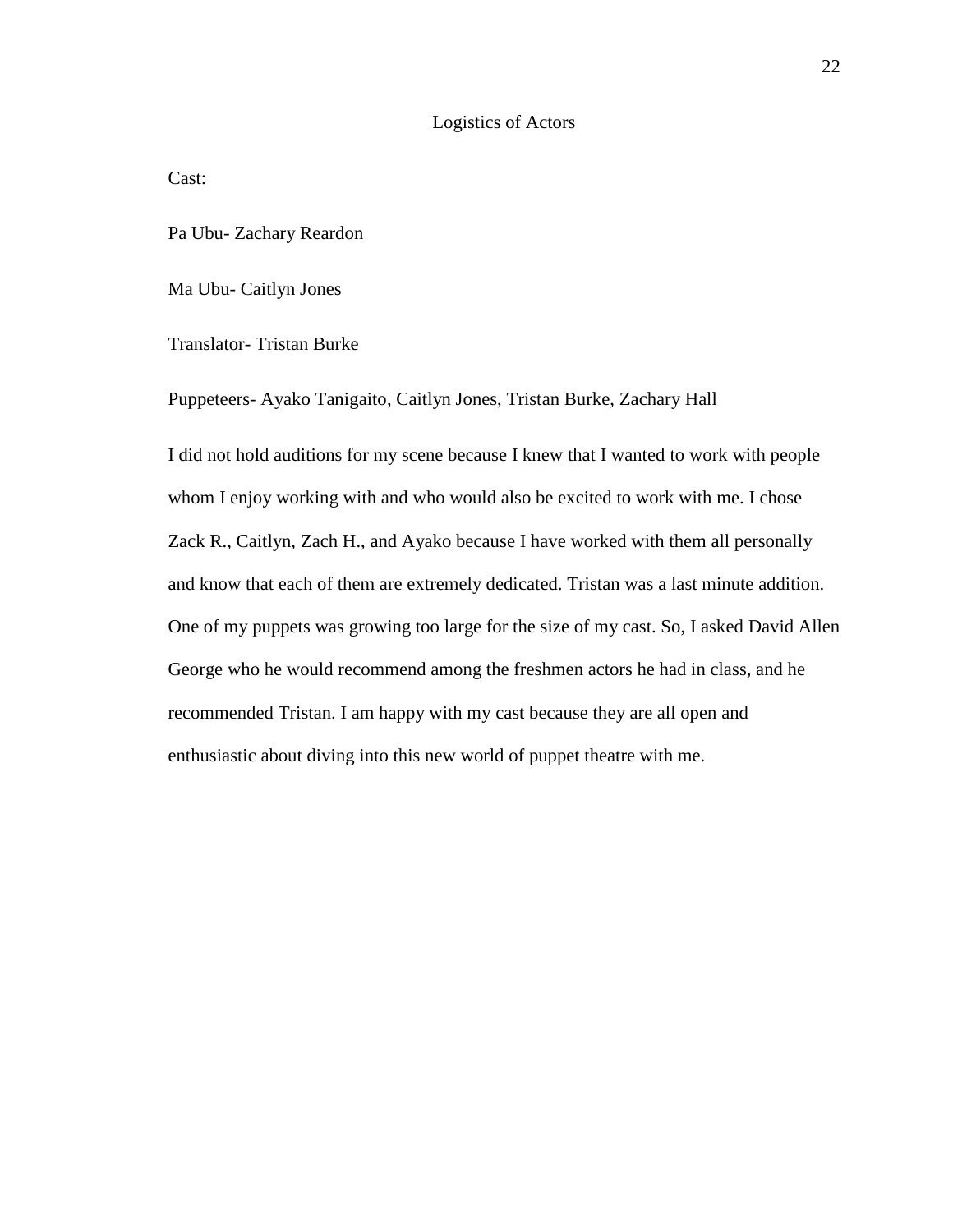#### Concept Statement

My concept that I wish to explore in my selection from *Ubu and the Truth Commission* is that puppets are the vessels that hold truth within them. Each form of puppet used reveals a piece of Pa Ubu's life that he is hiding away. First, the shadow puppets reveal his merciless killings and wrong doings. Then the witness puppet exposes the true human effect that Pa Ubu's actions are having on his victims. Finally, the giant shadow puppet represents the growth of Pa's lies. He has hidden the truth more and more so that his lies have grown and expanded stretching to the point where they over take him. The truth has been concealed so much that it can no longer be contained by the shadow screen. The truth emerges into the third dimension and eventually engulfs him. In my excerpt from *Ubu and the Truth Commission,* Pa Ubu does not ride away into the sunset being granted amnesty, he is taken down by what he has done. In this case, the truth certainly does not set him free.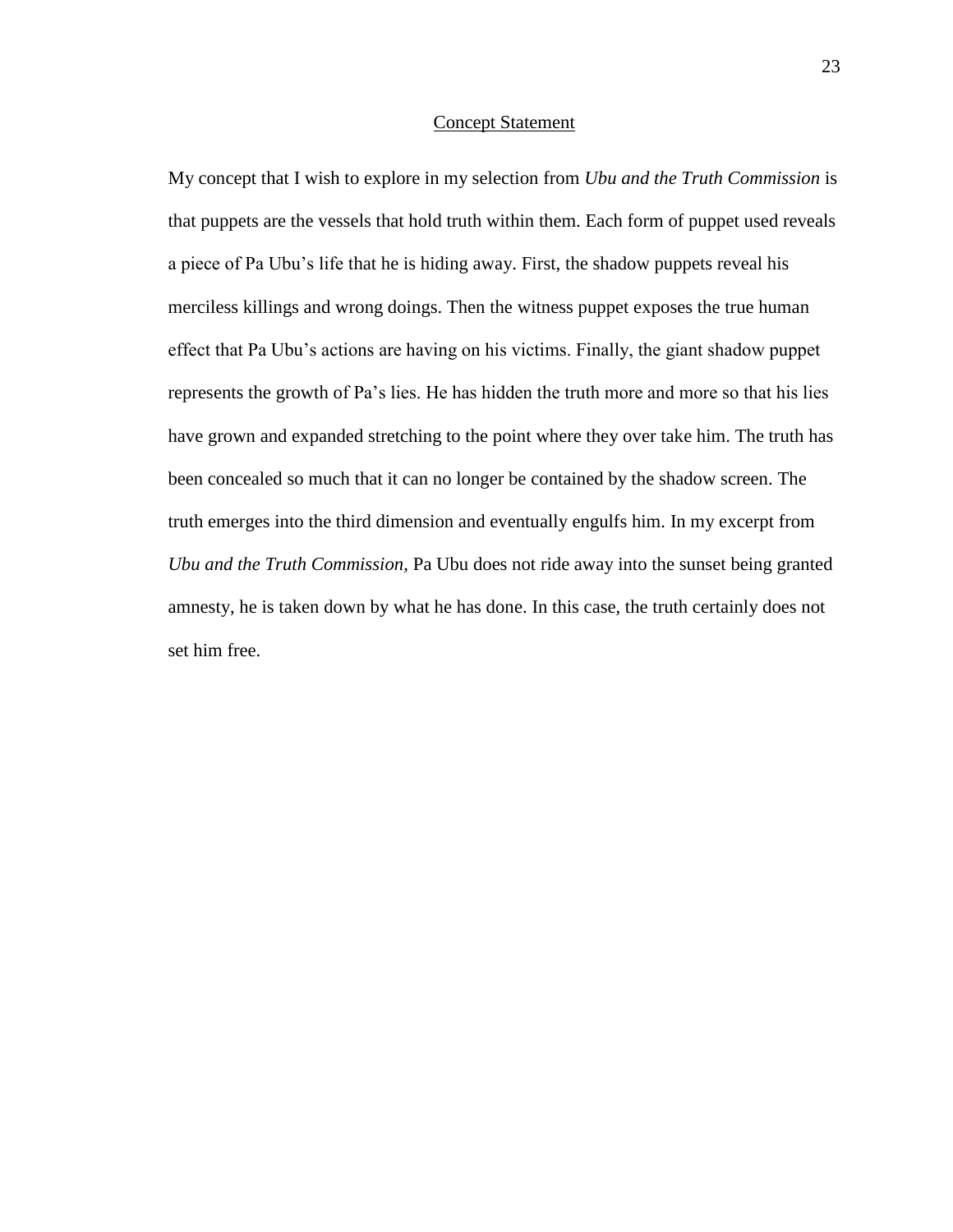### Scratching/Process Photos & Videos

"Scratching" is a term coined by choreographer Twyla Tharp. It refers to the influences outside of one's own work that inspire it. My "scratching" for this project consist of photgraphs, videos, and artwork. These, as well as my process photos and video from my puppet construction and rehearsal process can be found online\*.

\*See my blog at<http://thesmellofbloodanddynamite.tumblr.com/>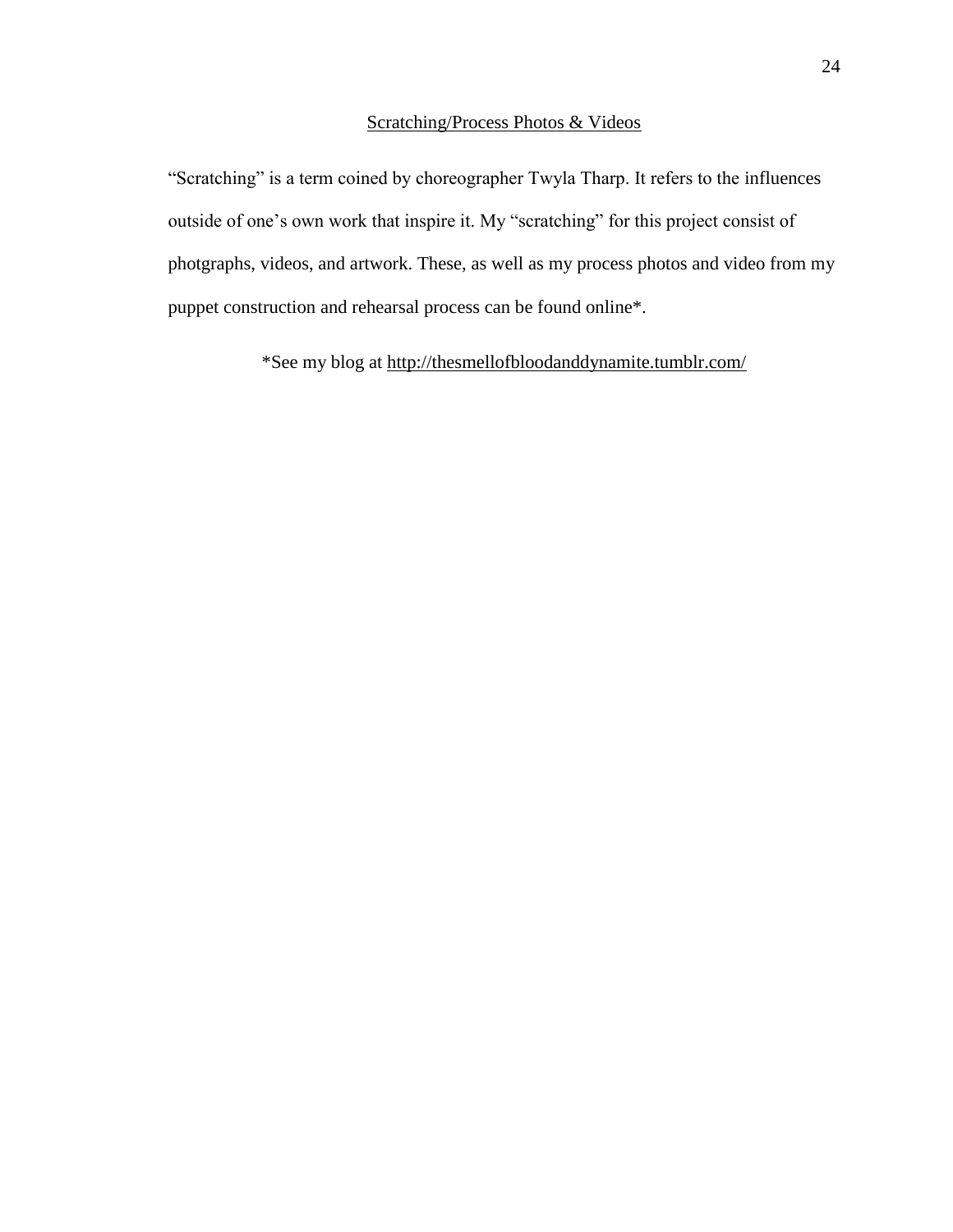#### Director's Journal

Rehearsal #1

10/13/15

9:00am-10:00am

Location: Ellison campus Center Underground Room

Attendance: Full Company

Today we met and did an extensive warm-up which included yoga and Tai Chi. Then I put my actors to work, having them find an object in the room to animate and bring to life. I was thoroughly impressed by everyone's enthusiasm and willingness to jump right into puppeteering. Then I took out my practice puppets and demonstrated some basics. Then everyone took a turn at making the puppet stand, breathe, and scan the room.

Rehearsal #2

10/20/15

9:00am-10:00am

Location: Ellison Campus Center Underground Room

#### Attendance: Ayako and Caitlyn

Today I took the opportunity to work with two of my puppeteers who are new to puppetry. We did a yoga warm-up focusing on activating our breathing. Then we got to work with the practice puppets, reviewing certain moves that I want to utilize in performance. For example, having the puppet enter from offstage, discovering something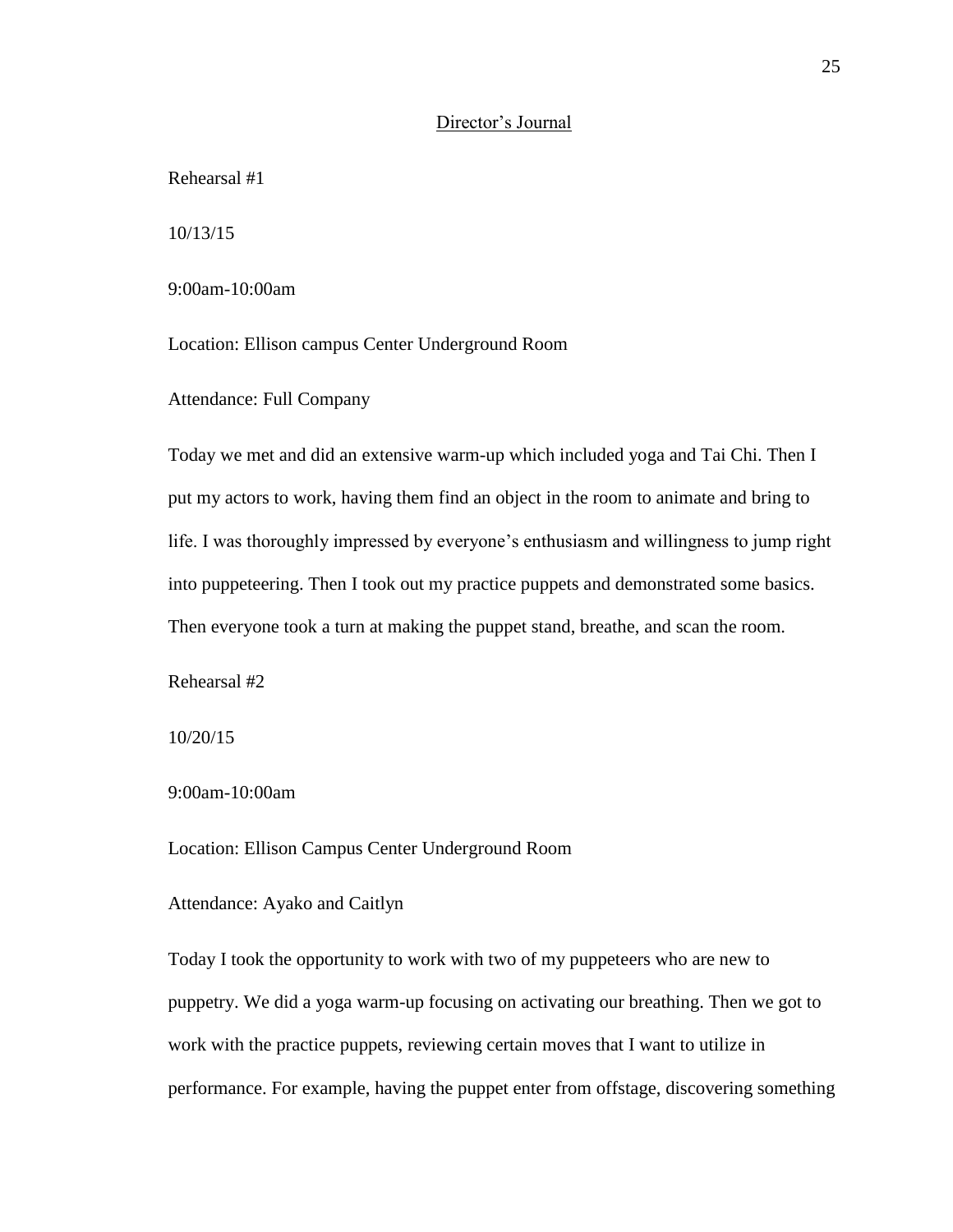and moving towards it on an inhale, bringing the puppet to its knees on an exhale, rising from the knees on an inhale. Then I had them operate the puppet together. It was amazing to see that once they did this the movements of the puppet flowed with much more ease than when they were working individually.

Rehearsal #3

9:00am-10:00am

10/27/15

Location: Ellison Campus Center Underground Room

Attendance: Full Company

Today we had a full read-through of the scene. Then we reviewed table top puppet basics (standing, walking, kneeling, and scanning the room). Then we played a game of "captions" where we worked on syncing the puppet's movements and words together. We will use this work as we head into moments where puppets have text to speak within the scene.

Rehearsal #4

11/4/15

4:00pm-5:15pm

Location: Ellison Campus Center Games Room

Attendance: Full Company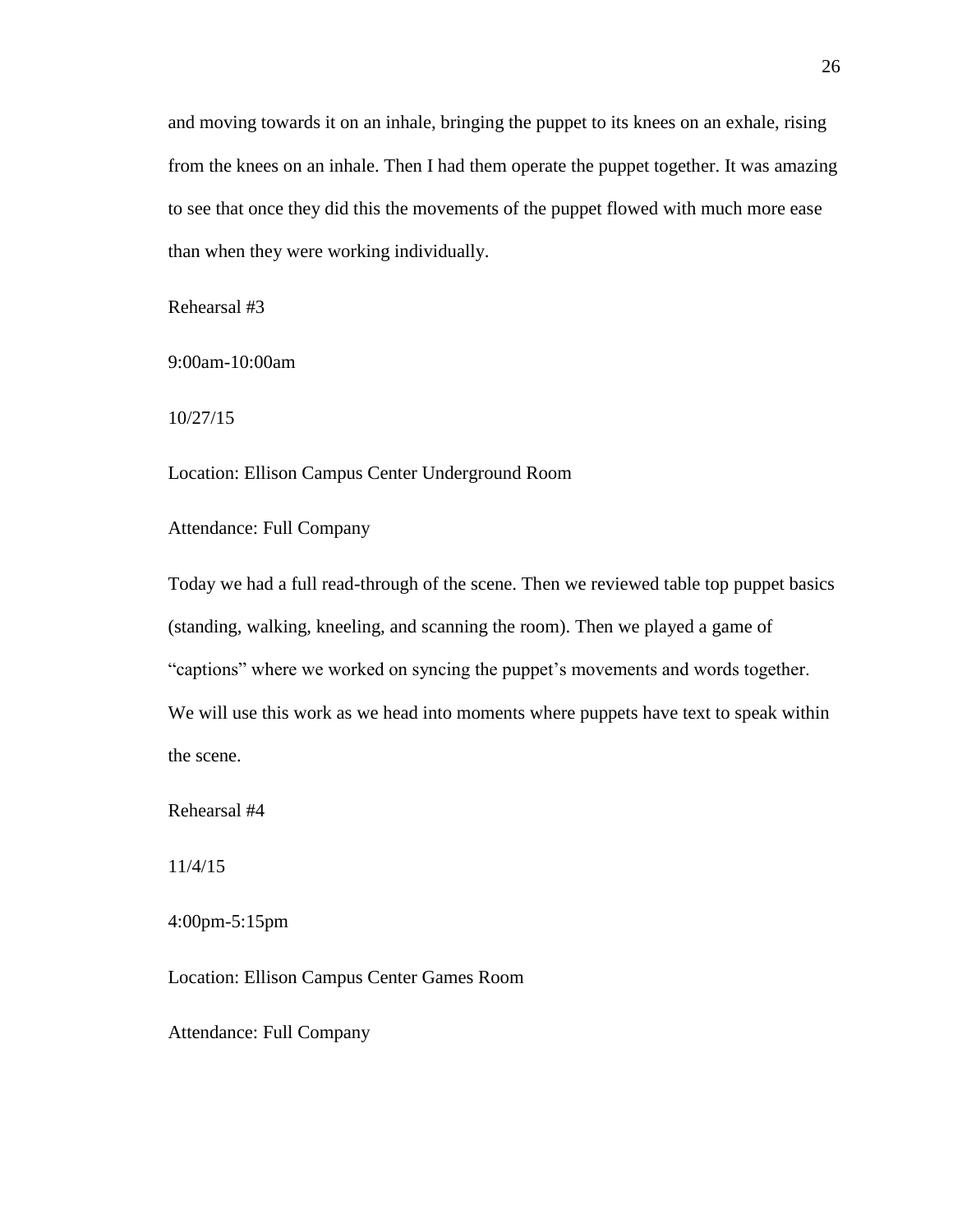Today we reviewed table top basics. Then we began staging the prologue. We worked on a white wall with various flashlights. We found some great moments with Pa stomping some farmers and sending his dogs to go kill people. I have decided to set this opening moment to "God's Away on Business" by Tom Waits. It starts off the scene with a devious quality and underscores the violence and goofiness of the prologue.

Rehearsal #5

11/23/15

11:00am-11:30am

Location: Honors Center

Attendance: Caitlyn

I met with Caitlyn briefly today to teach her the pronunciation of the witness testimony. The words are in a form of Zulu so I showed her some instructional tips that I found in my research. Once she understood the sounds for all of the vowels, consonants, and clicks we read through all of her dialogue and wrote everything down phonetically. This gave Caitlyn a sense for what she would be dealing with linguistically before we got to table work.

Rehearsal #6

11/25/15

4:00pm-5:15pm

Location: Ellison Campus Center Metro Room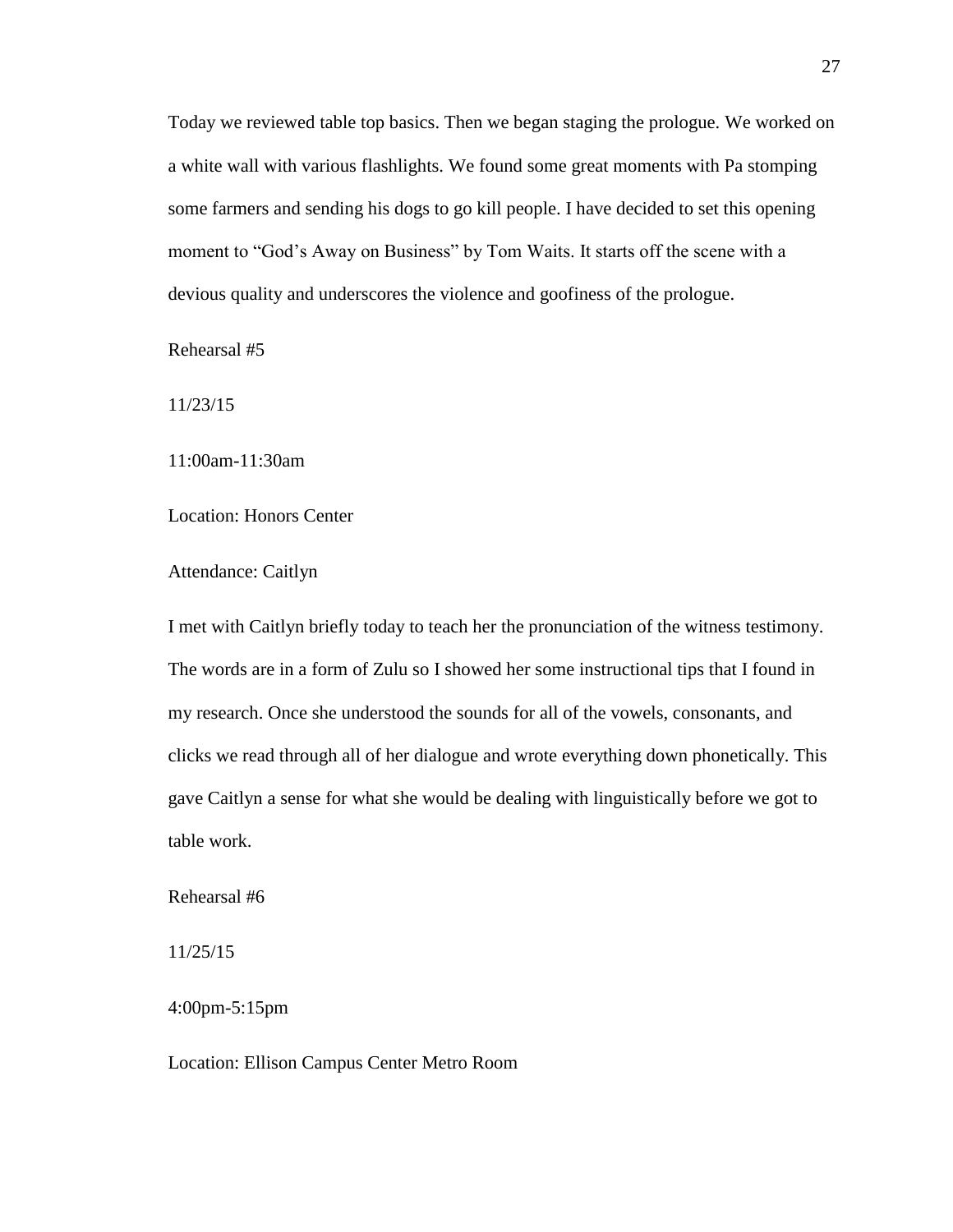#### Attendance: Full Company

Today we finished staging the prologue. We added a moment of Zack R. dousing Tristian in petrol and burning him, as well as Zach H. engulfing Zack R. in a giant shadow. I think this last moment will fit nicely because it foreshadows what is yet to come (the giant shadow) and it works well with my concept statement of the truth overcoming Pa Ubu.

Rehearsal #7

11/30/15

1:00pm-1:30pm

Location: Honors Center

Attendance: Caitlyn

Today I met with Caitlyn and we went over her witness dialogue, this time talking about beat structure, action verbs, and breath. We decided that it would be easiest for her to deliver the words properly if she did not have to operate the witness puppet at the same time. I plan to have Ayako and Zach H. operate it while Caitlyn rests her hands on their shoulders and speaks the text.

Rehearsal #8

12/2/15

3:30pm-5:00pm

Location: Ellison Campus Center Underground Room

Attendance: Ayako, Caitlyn, Zach H., Tristan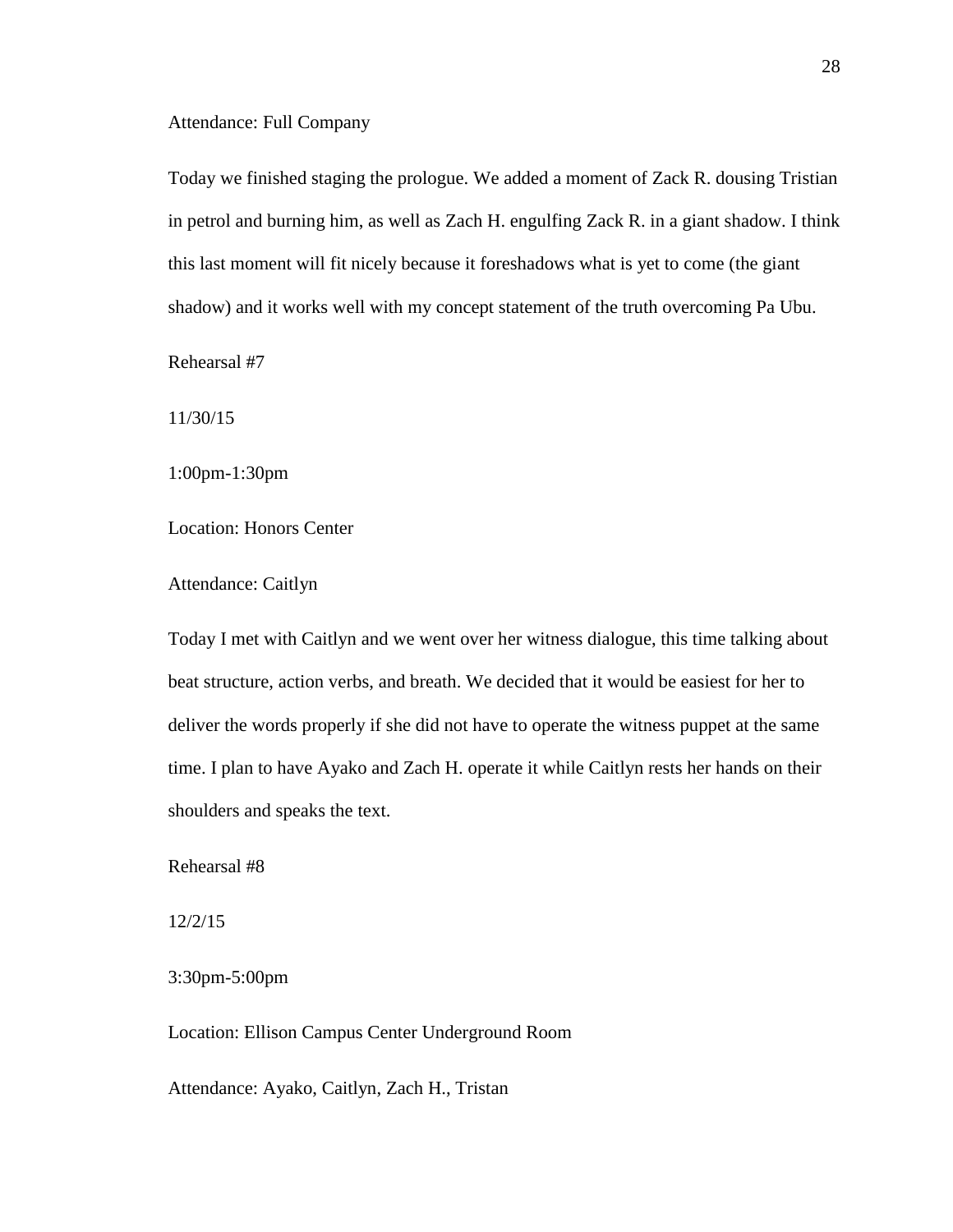Today we began work with the "Shadow" puppet. I've named him Brian. He is a giant head that measures roughly 5'7"x 3'5". He has silk fabric arms that stretch about 10 feet wide. He will eventually have large claw-like hands that will measure roughly  $2' \times 1'3''$ , but we did not incorporate them in this rehearsal. We began with a short physical and vocal warm-up which included some Tai Chi. Then I had each of the puppeteers cradle the head of the puppet together and make him breathe while initialing from the legs. Once they had achieved this at a slow tempo, I had them increase the speed. Then we turned the head upright with Zach H. controlling the base of the head and Tristian using a dowel to support the weight from the top of the head. We played with eye focus and movement of the head, attempting the make it float. Then we added the arms, Ayako operating the right and Caitlyn on the left. We had the form float for a bit with everyone ascending their movements on the inhale and descending on the exhale, but it didn't look quite right. We decided that the arms should ascend as the head descends while it floats. We tried this out and began to add text, but the synchronization was proving to be very difficult. So, I had everyone sit down and go through their text in unison together to get a sense of where the breathing should be placed. Caitlyn was struggling to grasp the motion of the arms in relation to the head. So, I had each actor sit up with a straight spine and their arms at their sides and inhale. Then as they exhaled, I had them contract their spines curving in and at the same time lift their arms up. They continued this motion as they said their text, finding their placement for the breathing. Then we got Brian on his "feet" again. We proceeded to stage most of their text finding the physical life of the puppet in relation to the text. Brian is functioning very well thus far. I am curious to see what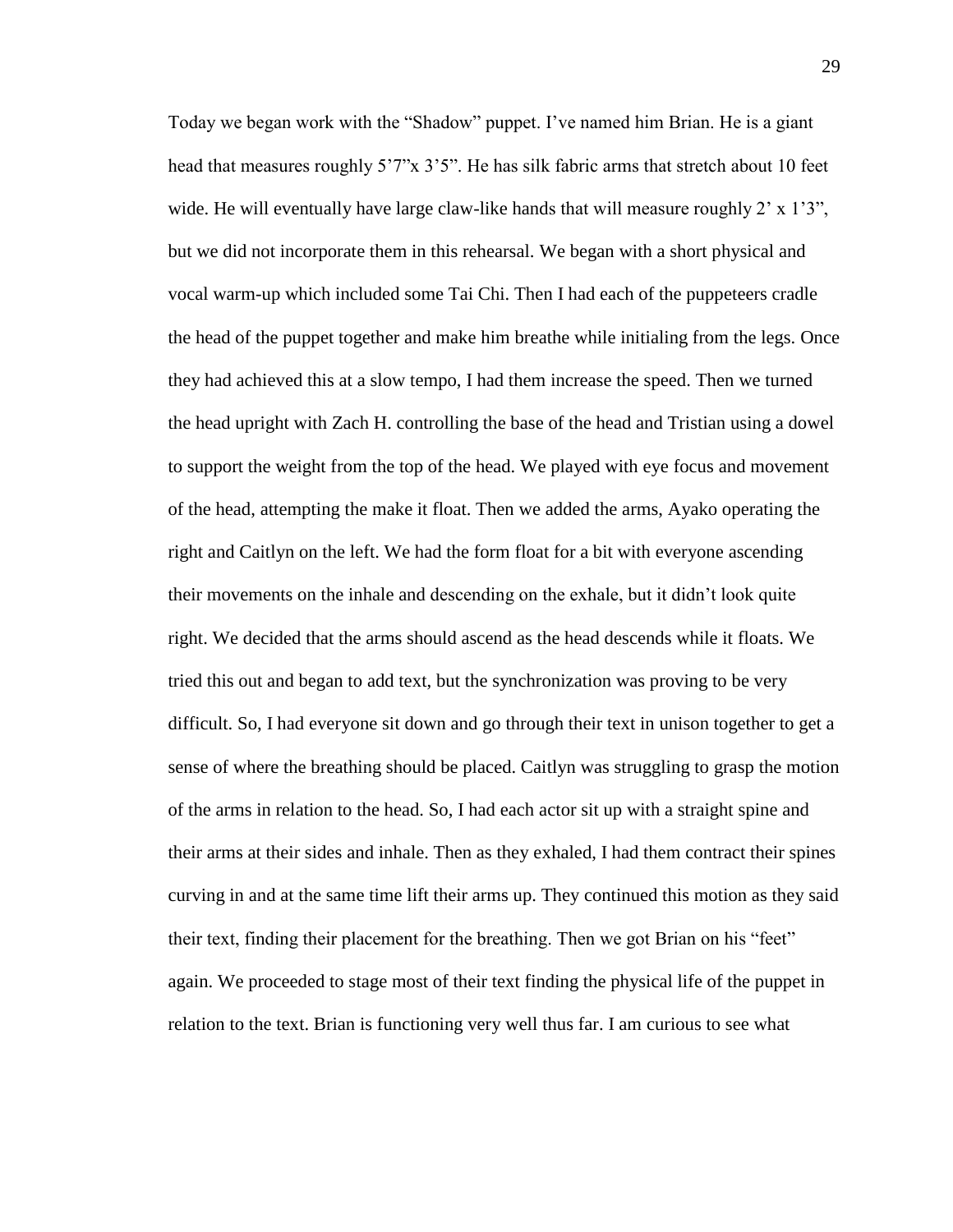happens when we add his hands and face. I also look forward to adding Zack R. to this scene.

Rehearsal #9

12/9/15

4:00pm-5:00pm

Location: Ellison Campus Center Metro Room

Attendance: Ayako, Caitlyn, Tristan, Zach H.

Today we reviewed the prologue of the show because we hadn't done it in a while. Then we staged the witness testimony scene. I introduced my puppeteers to the witness puppet, Hawa. We went through each line and staged Hawa's movements along with Caitlyn's dialogue. She moves very nicely in Zach and Ayako's hands. At times it almost looks as though her lips are moving under the light. Now that we have set blocking that works, I hope to solidify the tempo and timing of this middle section of the scene.

Rehearsal #10

12/15/13

6:30pm-8:00pm

Location: Callan Studio Theater

Attendance: Ayako, Caitlyn, Jimmy, Tristan, Zach H.

Zack R. could not attend rehearsal today and I am uncertain whether or not he will be able to perform in the final scene showing. So, I have asked Jimmy Flaherty to step in for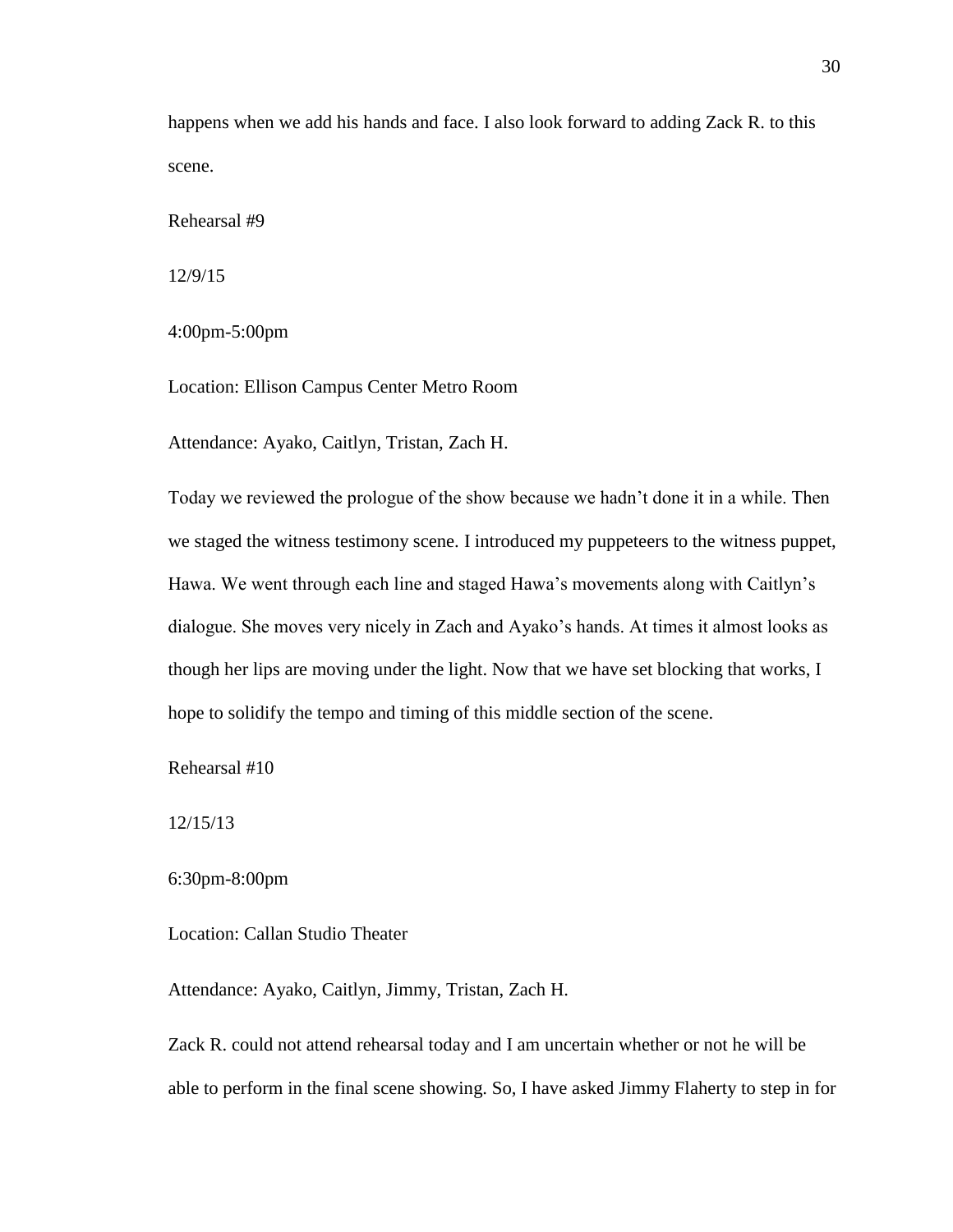him. We staged the ending unit "Some words of wisdom". We also staged the two transitional units "Ma Smells Blood" and "Pa's lament". I was able to stumble upon a great moment for the ending of the scene. When the puppet swoops in and engulfs Pa there will be a blackout. In the blackout we will hear a cry of terror from Pa and an inhale. This staging sort of defies the message of the play as a whole. I've made it a cathartic display of Pa's destruction instead of him tricking the legal system to get away with crimes.

Rehearsal #11

12/16/15

12:00pm-1:00pm

Location: Callan Studio Theater

Attendance: Zack R.

Zack R. is back at rehearsal and able to perform. Today I was setting up lights and set pieces in the Callan so, I was able to fill him in on the blocking that he had missed at last night's rehearsal. I think he is finding the discoveries and the vulnerability in Pa very easily.

Rehearsal #12

12/16/15

3:40pm-4:00pm

Location: Callan Studio Theater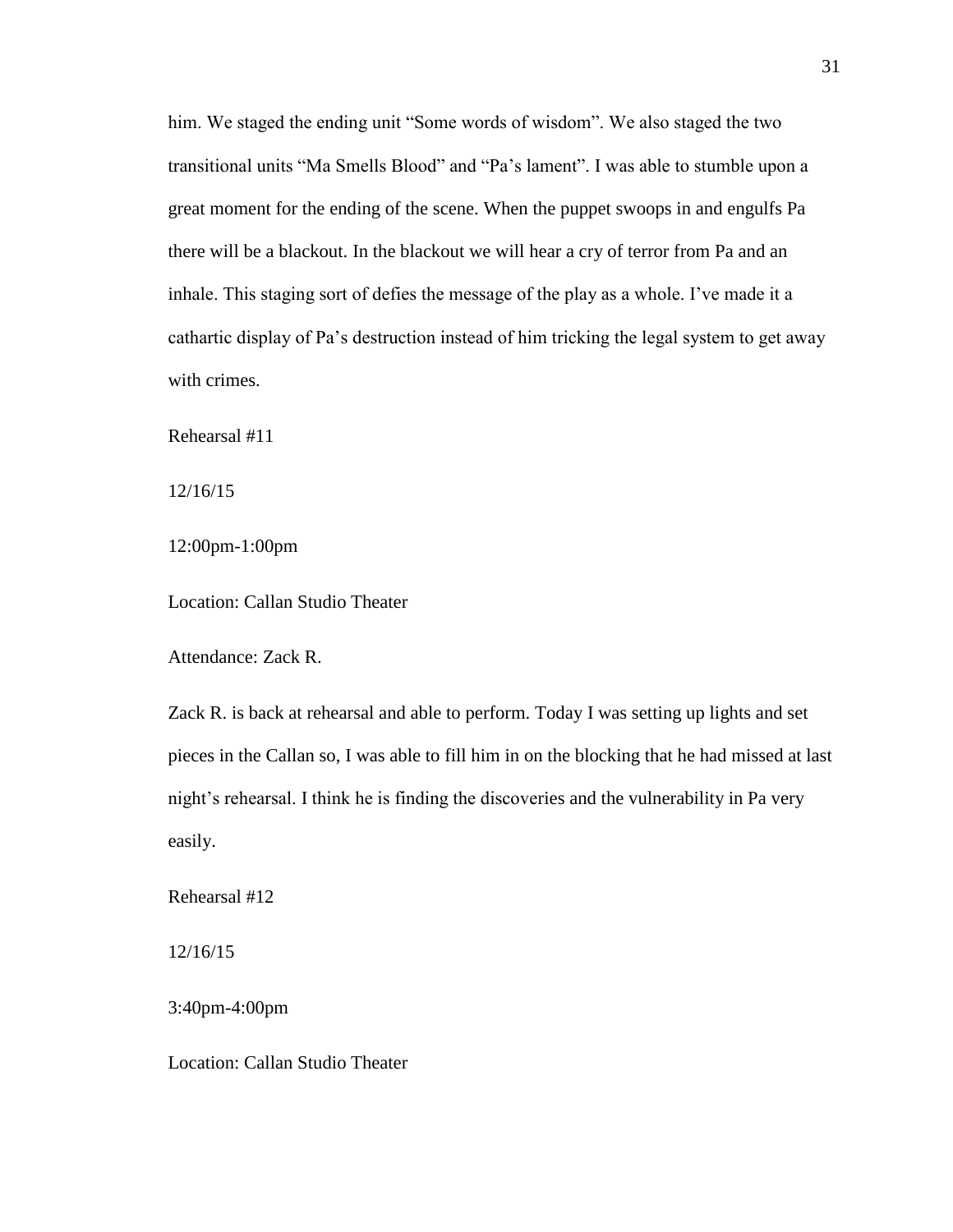#### Attendance: Full Cast

Today was our set-in rehearsal. I mostly had the actors become acquainted with the space and all of their properties. Then we experimented with lighting for the witness unit. I decided to use the ghost light as my only front light in the entire scene. Then I took a look at the final moment where Pa is engulfed by the shadow. I then had an epiphany. Why not close in on the ghost light with Pa? He could deliver his last line the light itself as if it were the microphone at the TRC. Then, when he is engulfed he can turn out the light for the blackout.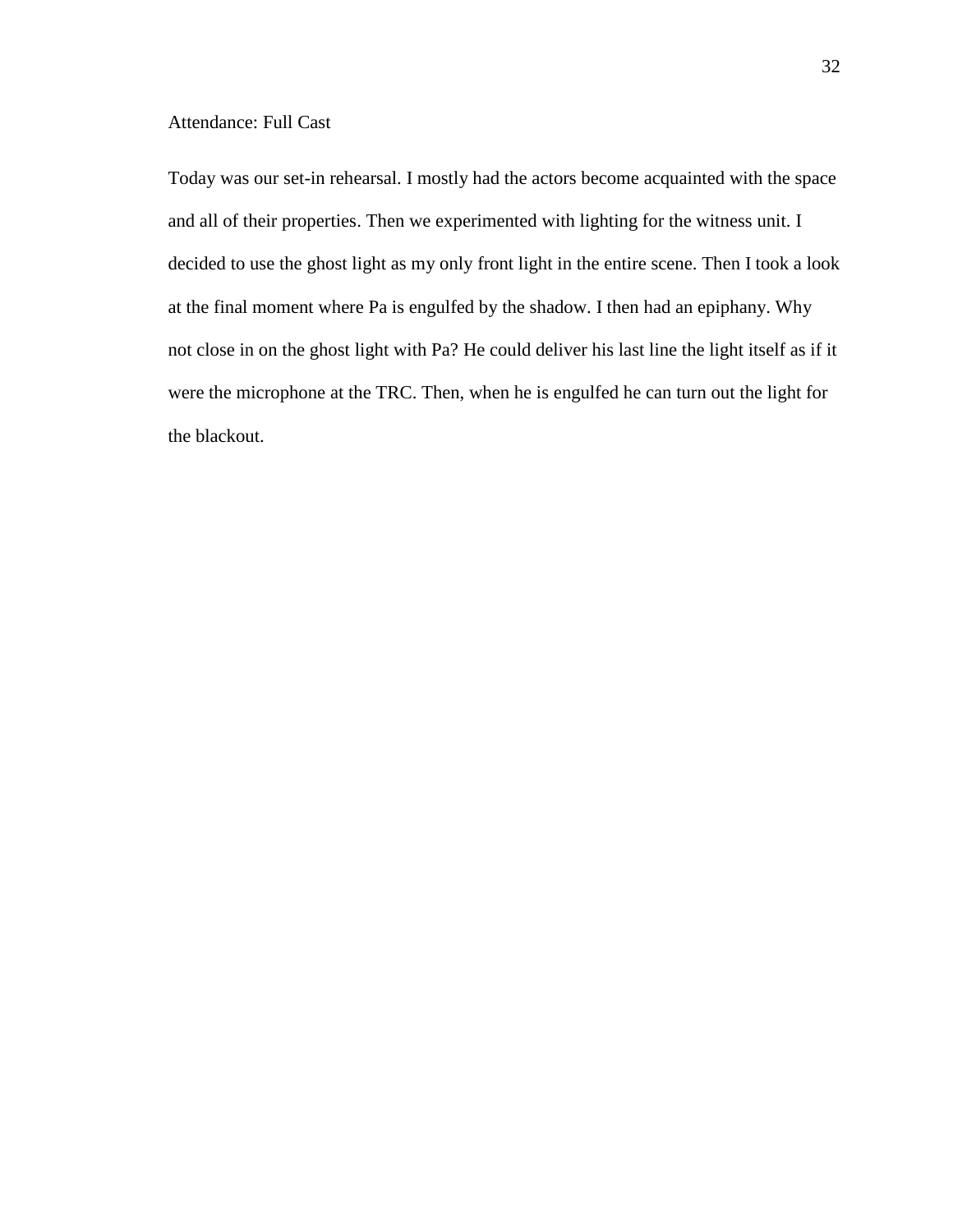#### Works Cited

- "The Ballard Institute and Museum of Puppetry." *The Ballard Institute and Museum of Puppetry.* N.p., n.d. Web. 07 June 2015.
- Bass, Eric. "Staging The Glass Menagerie with Puppets." *HowlRound*. HowlRound, 15 Mar. 2016. Web. 29 Mar. 2016.
- *Being Elmo: A Puppeteer's Journey.* Constance A. Marks. Madman Entertainment, 2011. Film.
- Bordman, Gerald. *The Oxford Companion to the American Theatre*. New York, NY, 2004.
- Bread and Puppet Theatre. About B & P's 50 Year History. Web. 02 Dec. 2015.
- "Company Overview and History Handspring Puppet Company." *Handspring Puppet Company*. N.p., n.d. Web. 18 Dec. 2015.
- "Jane Taylor (South Africa)." *Wikipedia*. Wikimedia Foundation, n.d. Web. 18 Dec. 2015.
- Kentridge, William, and Jane Taylor. "Jane Taylor, with William Kentridge and the Handspring Puppet Company." *Postcolonial Plays: An Anthology*. By Helen Gilbert. London: Routledge, 2001. N. pag. Print.
- Martens, Antoinette. *Simple & Cheap Recipes for Puppetmaking.* Glover, VT: Bread and Puppet, 1997. Print.
- Ntdiscovertheatre, and Adrian Kohler. "Breathing Puppets." YouTube. YouTube, 13 June 2011. Web. 2 Oct. 2015.
- Schumann, Peter. Lecture to art students at SUNY Purchase. 1987.
- Schumann, Peter. "Bread and Puppet Theater." Bread and Puppet Theater. N.p., n.d.

Web. 18 June 2015.